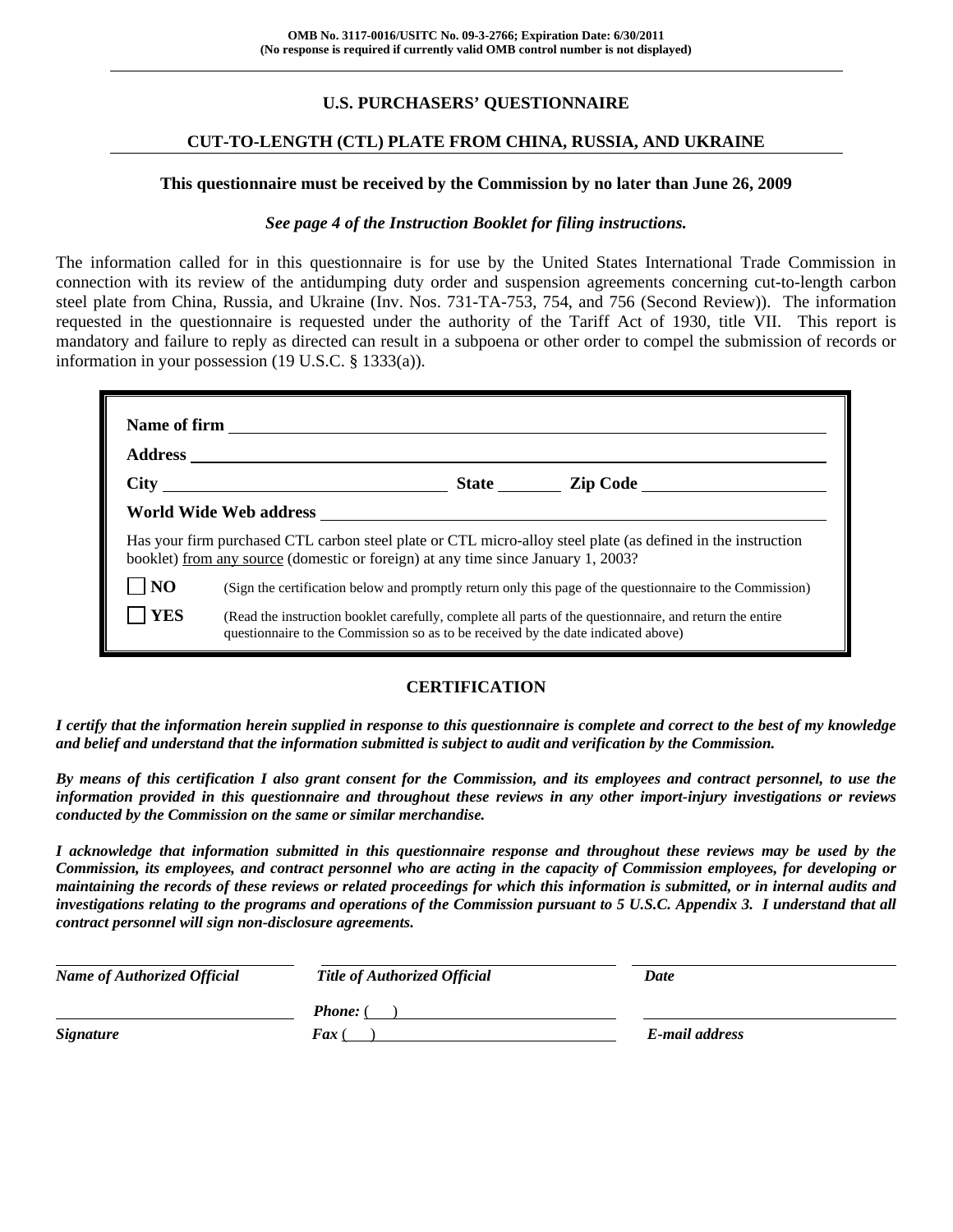U.S. Purchasers' Questionnaire – CTL Plate Page 2

# **PART I.—GENERAL INFORMATION**

 $\overline{a}$ 

The questions in this questionnaire have been reviewed with market participants to ensure that issues of concern are adequately addressed and that data requests are sufficient, meaningful, and as limited as possible. Public reporting burden for this questionnaire is estimated to average 40 hours per response, including the time for reviewing instructions, searching existing data sources, gathering the data needed, and completing and reviewing the questionnaire. Send comments regarding the accuracy of this burden estimate or any other aspect of this collection of information, including suggestions for reducing the burden, to the Office of Investigations, U.S. International Trade Commission, 500 E Street, SW, Washington, DC 20436.

I-1a. **OMB statistics.--**Please report below the actual number of hours required and the cost to your firm of preparing the reply to this questionnaire and completing the form.

**hours** <u>dollars</u>

- I-1b. **OMB feedback.--**We are interested in any comments you may have for improving this questionnaire in general or the clarity of specific questions. Please attach such comments to your response or send them to the above address.
- I-2. **Establishments covered.--**Provide the name and address of establishment(s) covered by this questionnaire (see page 3 of the instruction booklet for reporting guidelines). If your firm is publicly traded, please specify the stock exchange and trading symbol.
- I-3. **Ownership.--**Is your firm owned, in whole or in part, by any other firm?  $\Box$  No  $\Box$  Yes--List the following information. Firm name Address Extent of ownership l l I-4. **Related SUBJECT importers/exporters.--**Does your firm have any related firms, either
- domestic or foreign, which are engaged in importing CTL plate (carbon steel or micro-alloy steel) from China, Russia, and/or Ukraine into the United States or which are engaged in exporting CTL plate (carbon steel or micro-alloy steel) from China, Russia, and/or Ukraine to the United States?

| $\Box$ No | $\Box$ Yes--List the following information. |             |
|-----------|---------------------------------------------|-------------|
| Firm name | Address                                     | Affiliation |
|           |                                             |             |
|           |                                             |             |
|           |                                             |             |
|           |                                             |             |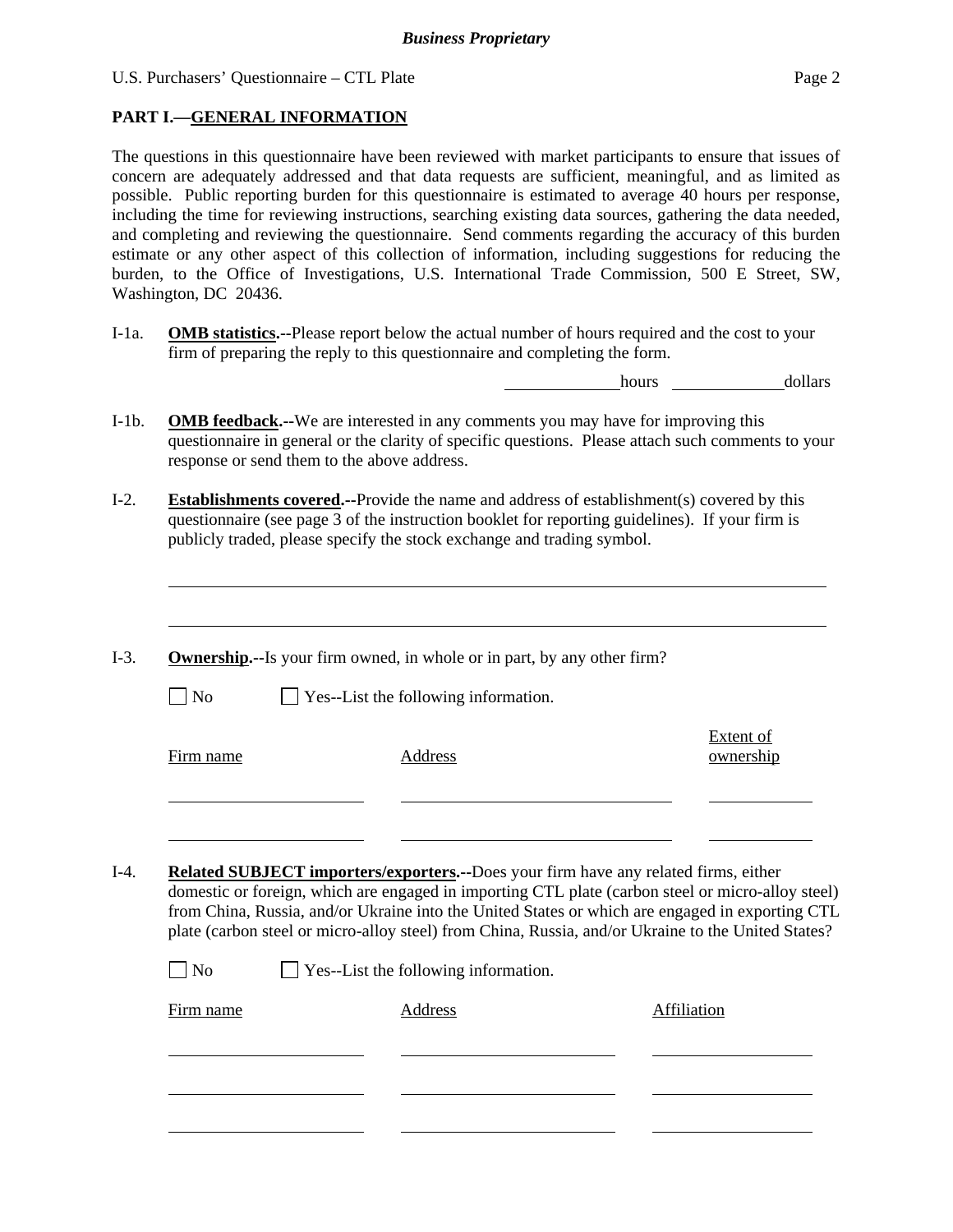| U.S. Purchasers' Questionnaire - CTL Plate | Page 3 |
|--------------------------------------------|--------|
|--------------------------------------------|--------|

# **PART I.--GENERAL INFORMATION***--Continued*

|                                   | China, Russia, and/or Ukraine to the United States?                                                                                                                             |                | Related NONSUBJECT importers/exporters.--Does your firm have any related firms, either |  | domestic or foreign, which are engaged in importing CTL plate (carbon steel or micro-alloy steel)<br>from countries other than China, Russia, and/or Ukraine into the United States or which are<br>engaged in exporting CTL plate (carbon steel or micro-alloy steel) from countries other than    |  |
|-----------------------------------|---------------------------------------------------------------------------------------------------------------------------------------------------------------------------------|----------------|----------------------------------------------------------------------------------------|--|-----------------------------------------------------------------------------------------------------------------------------------------------------------------------------------------------------------------------------------------------------------------------------------------------------|--|
| $\Box$ No                         |                                                                                                                                                                                 |                | Yes--List the following information.                                                   |  |                                                                                                                                                                                                                                                                                                     |  |
|                                   | Firm name and country                                                                                                                                                           | <b>Address</b> |                                                                                        |  | Affiliation                                                                                                                                                                                                                                                                                         |  |
|                                   |                                                                                                                                                                                 |                |                                                                                        |  |                                                                                                                                                                                                                                                                                                     |  |
|                                   | Related producers.--Does your firm have any related firms, either domestic or foreign, which<br>are engaged in the production of CTL plate (carbon steel or micro-alloy steel)? |                |                                                                                        |  |                                                                                                                                                                                                                                                                                                     |  |
|                                   |                                                                                                                                                                                 |                |                                                                                        |  |                                                                                                                                                                                                                                                                                                     |  |
| $\overline{\rm ~No}$<br>Firm name |                                                                                                                                                                                 | <b>Address</b> | Yes--List the following information.                                                   |  | <b>Affiliation</b>                                                                                                                                                                                                                                                                                  |  |
|                                   |                                                                                                                                                                                 |                |                                                                                        |  |                                                                                                                                                                                                                                                                                                     |  |
|                                   | steel or micro-alloy steel)?                                                                                                                                                    |                |                                                                                        |  | <b>Business plan.</b> --In Parts II and III of this questionnaire we request a copy of your company's<br>business plan. Does your company or any related firm have a business plan or any internal<br>documents that describe, discuss, or analyze expected market conditions for CTL plate (carbon |  |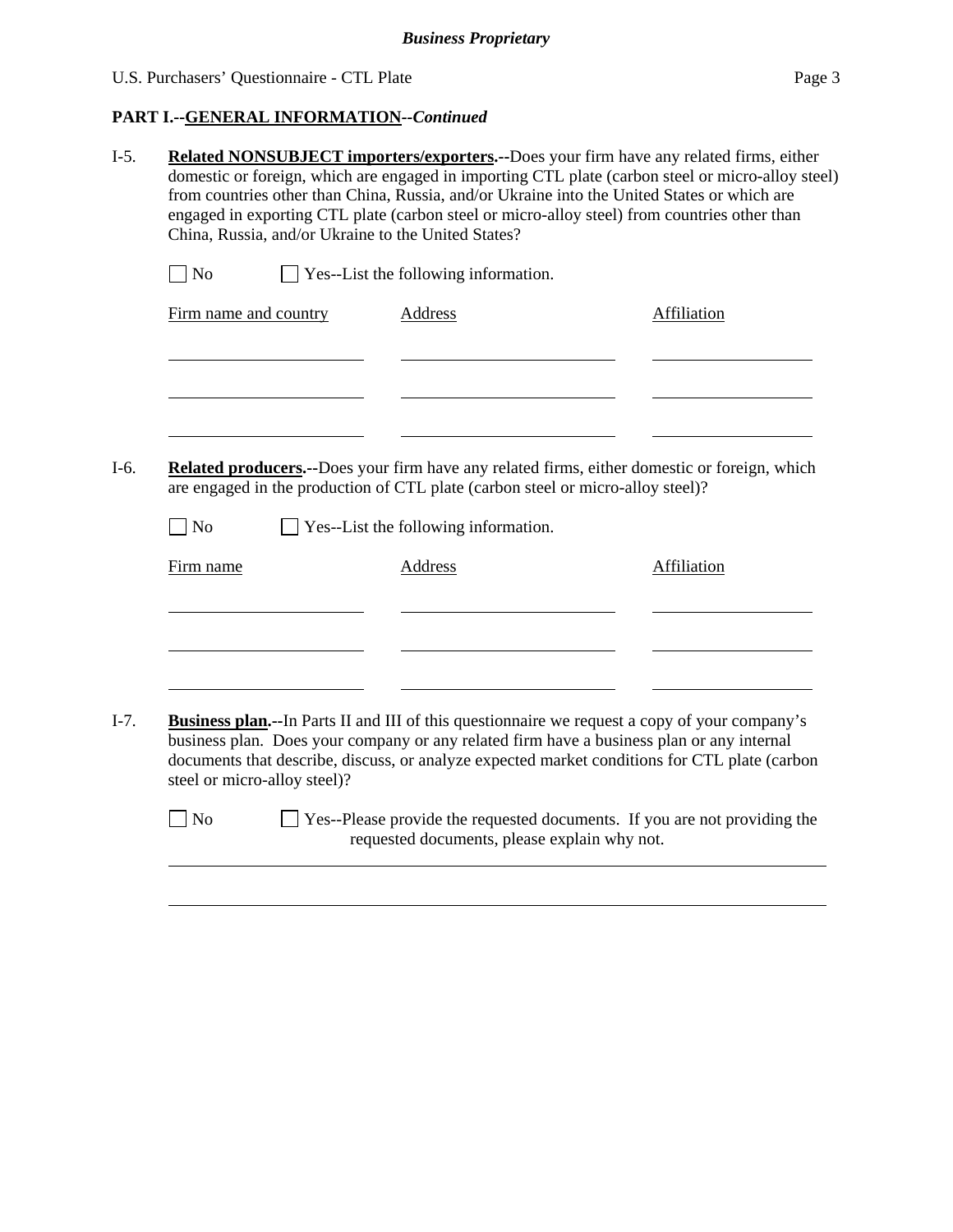U.S. Purchasers' Questionnaire - CTL Plate Page 4

### **PART II.--PURCHASES AND RELATED INFORMATION**

Further information on this part of the questionnaire can be obtained from Ioana Mic, Economist (202-205-3196, ioana.mic@usitc.gov). Supply all data requested on a calendar-year basis.

II-1. **Contact information (Purchases).--**Who should be contacted regarding the requested trade and related information?

Company contact:

Name and title

 $\frac{1}{2}$ Phone number E-mail address

II-2a. **Purchases.--**Report, as indicated below, your firm's purchases (either directly or through a sales agent or broker) of CTL plate (carbon steel or micro-alloy steel). Report based on delivery date, not order date.

| Quantity (in short tons) and value (in \$1,000)    |      |      |      |      |      |      |
|----------------------------------------------------|------|------|------|------|------|------|
| Item                                               | 2003 | 2004 | 2005 | 2006 | 2007 | 2008 |
| Purchases of CTL carbon steel plate produced in--  |      |      |      |      |      |      |
| <b>The United States:</b>                          |      |      |      |      |      |      |
| Quantity                                           |      |      |      |      |      |      |
| Value                                              |      |      |      |      |      |      |
| China:                                             |      |      |      |      |      |      |
| Quantity                                           |      |      |      |      |      |      |
| Value                                              |      |      |      |      |      |      |
| Russia:                                            |      |      |      |      |      |      |
| Quantity                                           |      |      |      |      |      |      |
| Value                                              |      |      |      |      |      |      |
| Ukraine:                                           |      |      |      |      |      |      |
| Quantity                                           |      |      |      |      |      |      |
| Value                                              |      |      |      |      |      |      |
| All other countries: <sup>1</sup>                  |      |      |      |      |      |      |
| Quantity                                           |      |      |      |      |      |      |
| Value                                              |      |      |      |      |      |      |
| Purchases of micro-alloy steel plate produced in-- |      |      |      |      |      |      |
| <b>The United States:</b>                          |      |      |      |      |      |      |
| Quantity                                           |      |      |      |      |      |      |
| Value                                              |      |      |      |      |      |      |
| China:                                             |      |      |      |      |      |      |
| Quantity                                           |      |      |      |      |      |      |
| Value                                              |      |      |      |      |      |      |
| Russia:                                            |      |      |      |      |      |      |
| Quantity                                           |      |      |      |      |      |      |
| Value                                              |      |      |      |      |      |      |
| Ukraine:                                           |      |      |      |      |      |      |
| Quantity                                           |      |      |      |      |      |      |
| Value                                              |      |      |      |      |      |      |
| All other countries: <sup>1</sup>                  |      |      |      |      |      |      |
| Quantity                                           |      |      |      |      |      |      |
| Value                                              |      |      |      |      |      |      |
| Please identify these countries: _____             |      |      |      |      |      |      |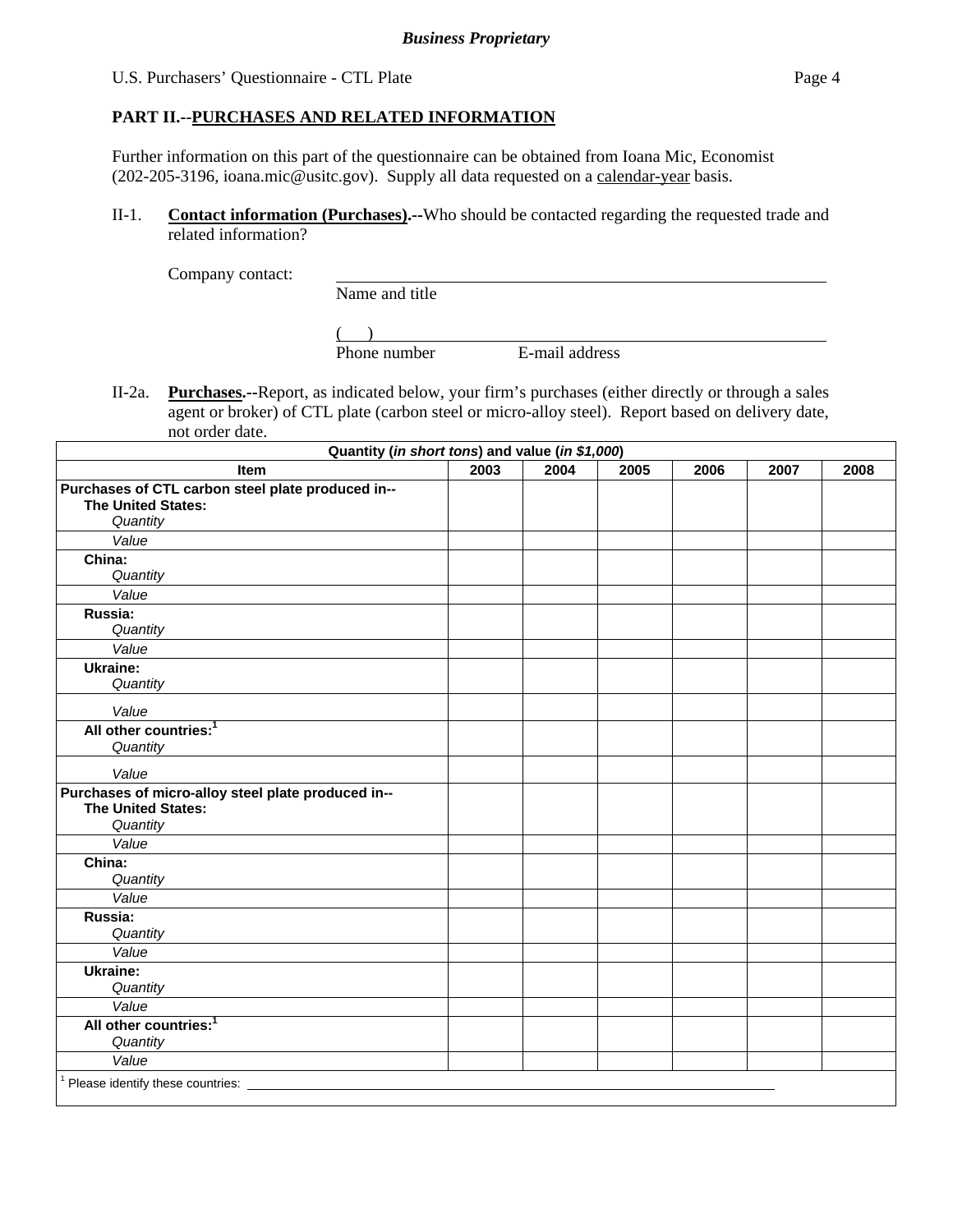### **PART II.--TRADE AND RELATED INFORMATION***--Continued*

II-2b. **Purchases.--**Report, as indicated below, your firm's purchases (either directly or through a sales agent or broker) of CTL plate (carbon steel or micro-alloy steel). Report based on delivery date, not order date.

# **THE FOLLOWING TABLE IS DUE ON OR BEFORE JULY 24, 2009.**

| Quantity (in short tons) and value (in \$1,000) |                   |                   |  |  |  |
|-------------------------------------------------|-------------------|-------------------|--|--|--|
| <b>Item</b>                                     | January-June 2008 | January-June 2009 |  |  |  |
| <b>Purchases of CTL carbon steel</b>            |                   |                   |  |  |  |
| plate produced in--                             |                   |                   |  |  |  |
| <b>The United States:</b>                       |                   |                   |  |  |  |
| Quantity                                        |                   |                   |  |  |  |
| Value                                           |                   |                   |  |  |  |
| China:                                          |                   |                   |  |  |  |
| Quantity                                        |                   |                   |  |  |  |
| Value                                           |                   |                   |  |  |  |
| Russia:                                         |                   |                   |  |  |  |
| Quantity                                        |                   |                   |  |  |  |
| Value                                           |                   |                   |  |  |  |
| Ukraine:                                        |                   |                   |  |  |  |
| Quantity                                        |                   |                   |  |  |  |
| Value                                           |                   |                   |  |  |  |
| All other countries: <sup>1</sup>               |                   |                   |  |  |  |
| Quantity                                        |                   |                   |  |  |  |
| Value                                           |                   |                   |  |  |  |
| <b>Purchases of micro-alloy steel</b>           |                   |                   |  |  |  |
| plate produced in--                             |                   |                   |  |  |  |
| <b>The United States:</b>                       |                   |                   |  |  |  |
| Quantity                                        |                   |                   |  |  |  |
| Value                                           |                   |                   |  |  |  |
| China:                                          |                   |                   |  |  |  |
| Quantity                                        |                   |                   |  |  |  |
| Value                                           |                   |                   |  |  |  |
| Russia:                                         |                   |                   |  |  |  |
| Quantity<br>Value                               |                   |                   |  |  |  |
| <b>Ukraine:</b>                                 |                   |                   |  |  |  |
|                                                 |                   |                   |  |  |  |
| Quantity<br>Value                               |                   |                   |  |  |  |
| All other countries: <sup>1</sup>               |                   |                   |  |  |  |
|                                                 |                   |                   |  |  |  |
| Quantity<br>Value                               |                   |                   |  |  |  |
|                                                 |                   |                   |  |  |  |
| <sup>1</sup> Please identify these countries:   |                   |                   |  |  |  |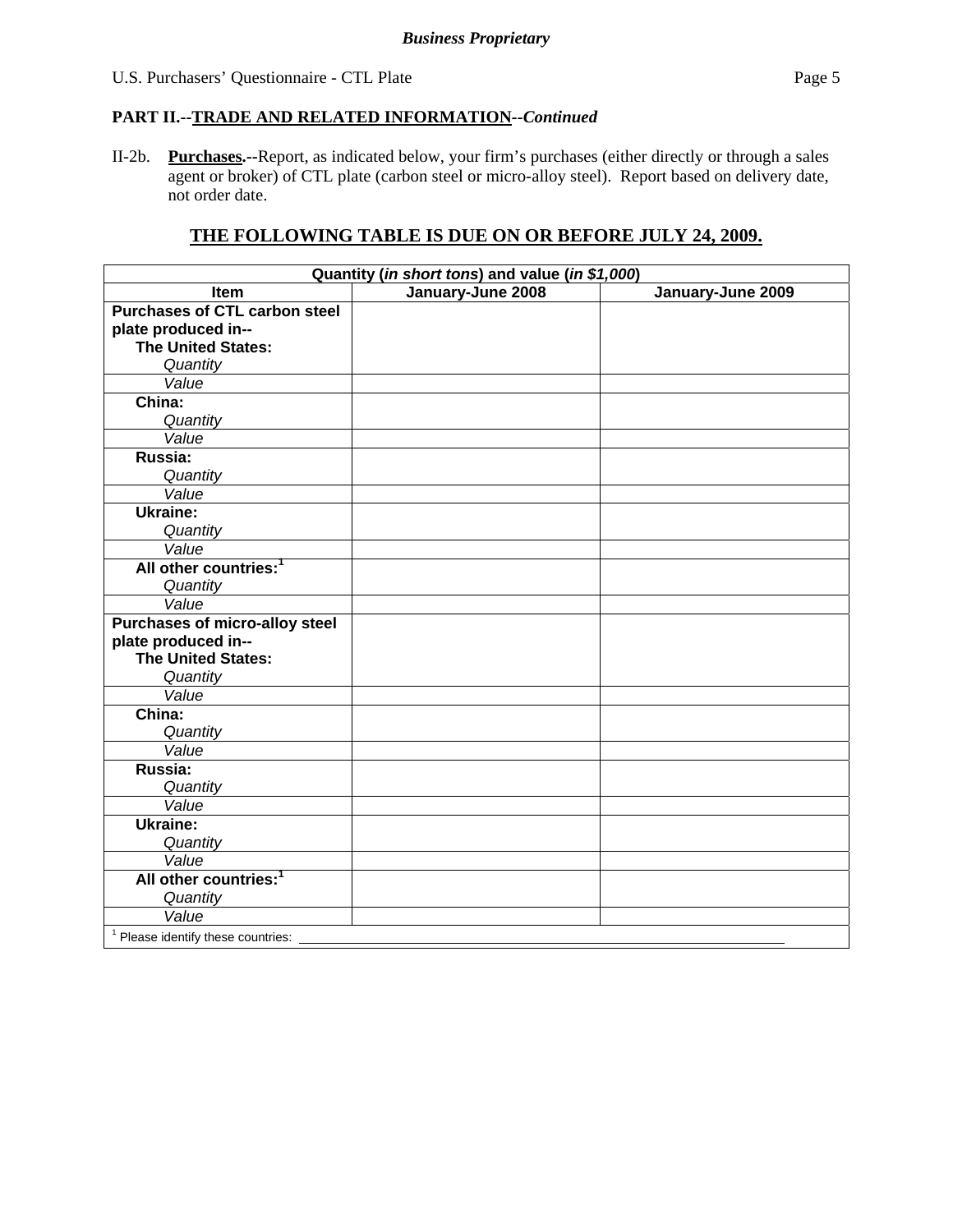### **PART II.--TRADE AND RELATED INFORMATION***--Continued*

#### II-3. **Purchases before and after suspension agreements.--**

(a) Did your firm purchase CTL carbon steel plate from China, Russia, and/or Ukraine before 1997?

|     | $\vert$ No--skip to (c)     | $  \nvert$ Yes | $\Box$ Do not know--skip to (c)                                                          |
|-----|-----------------------------|----------------|------------------------------------------------------------------------------------------|
| (b) | Ukraine changed since 1997? |                | If yes, has your pattern of purchasing CTL carbon steel plate from China, Russia, and/or |

 $\Box$  No, our pattern of purchasing is essentially unchanged.

- Yes, we discontinued purchases from China, Russia, and/or Ukraine because of the suspension agreements or antidumping duty order.
- Yes, we reduced purchases from China, Russia, and/or Ukraine at least in part because of the suspension agreements or antidumping duty order.
- Yes, but we changed the pattern of purchases from China, Russia, and/or Ukraine for reasons other than the suspension agreements or antidumping duty order (please explain below).
- (c) Has your pattern of purchasing CTL carbon steel plate from nonsubject foreign sources (i.e., countries other than China, Russia, and/or Ukraine) changed since 1997?

 We did not purchase from nonsubject foreign sources before or after the suspension agreements or antidumping duty order.

- $\Box$  No, our pattern of purchasing is essentially unchanged.
- Yes, we increased purchases from nonsubject countries at least in part because of the suspension agreements or antidumping duty order.
- $\Box$  Yes, but we changed our pattern of purchases from nonsubject countries for reasons other than the suspension agreements or antidumping duty order (please explain below).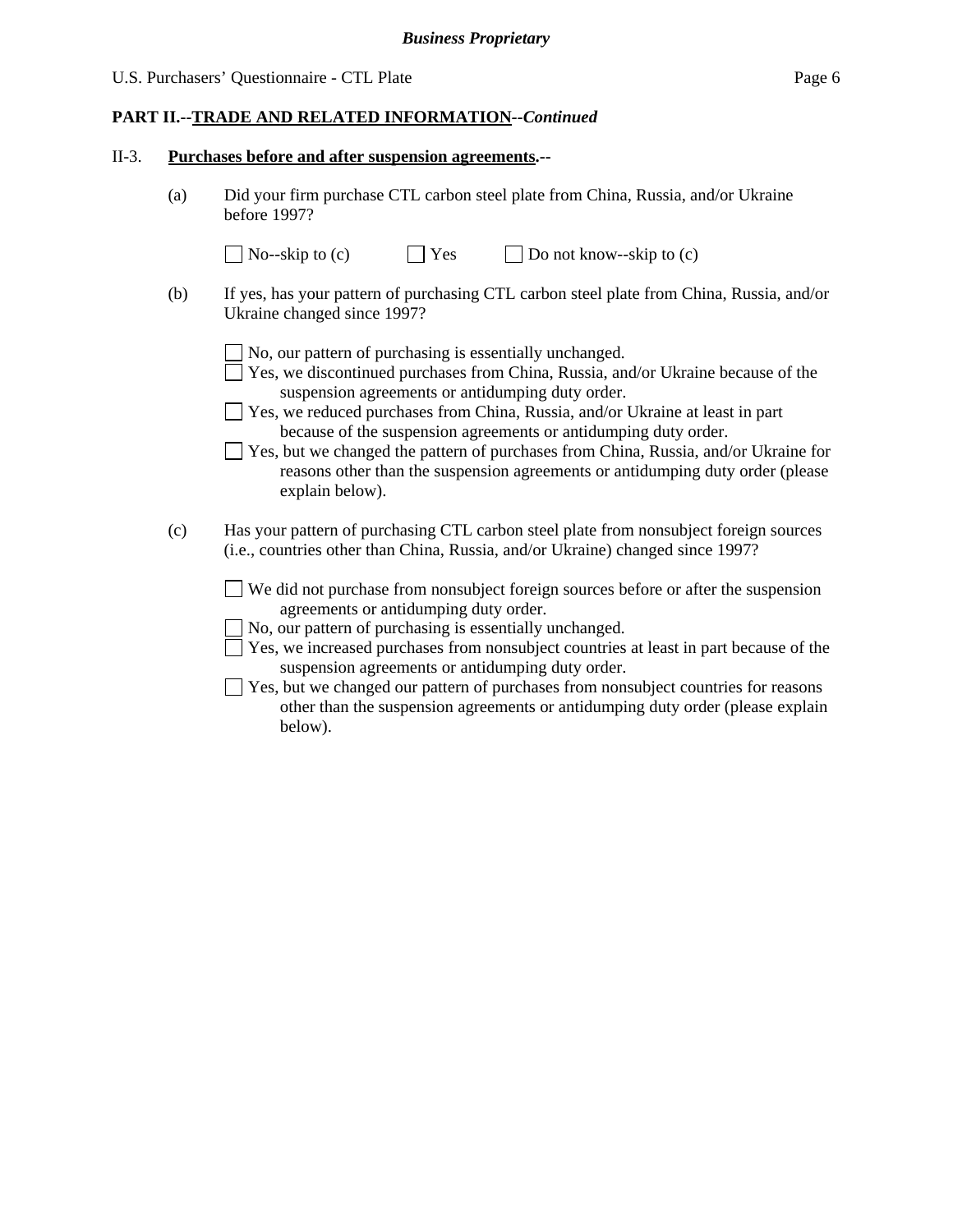### **PART II.--TRADE AND RELATED INFORMATION***--Continued*

II-4 **Changes in purchasing patterns.--**If the relative levels of your firm's purchases of CTL plate (carbon steel or micro-alloy steel) from different sources (both domestic and foreign) have changed since 2003, please indicate whether the relative share from that country has increased or decreased, and state the reason.

| <b>Source of purchases</b> | <b>Trend</b> | <b>Explanation for trend</b> |
|----------------------------|--------------|------------------------------|
|                            | Decreased    |                              |
|                            | Increased    |                              |
|                            | Constant     |                              |
| <b>The United States</b>   | Fluctuated   |                              |
|                            | Decreased    |                              |
|                            | Increased    |                              |
|                            | Constant     |                              |
| China                      | Fluctuated   |                              |
|                            | Decreased    |                              |
|                            | Increased    |                              |
|                            | Constant     |                              |
| Russia                     | Fluctuated   |                              |
|                            | Decreased    |                              |
|                            | Increased    |                              |
|                            | Constant     |                              |
| Ukraine                    | Fluctuated   |                              |
|                            | Decreased    |                              |
|                            | Increased    |                              |
|                            | Constant     |                              |
| All other countries        | Fluctuated   |                              |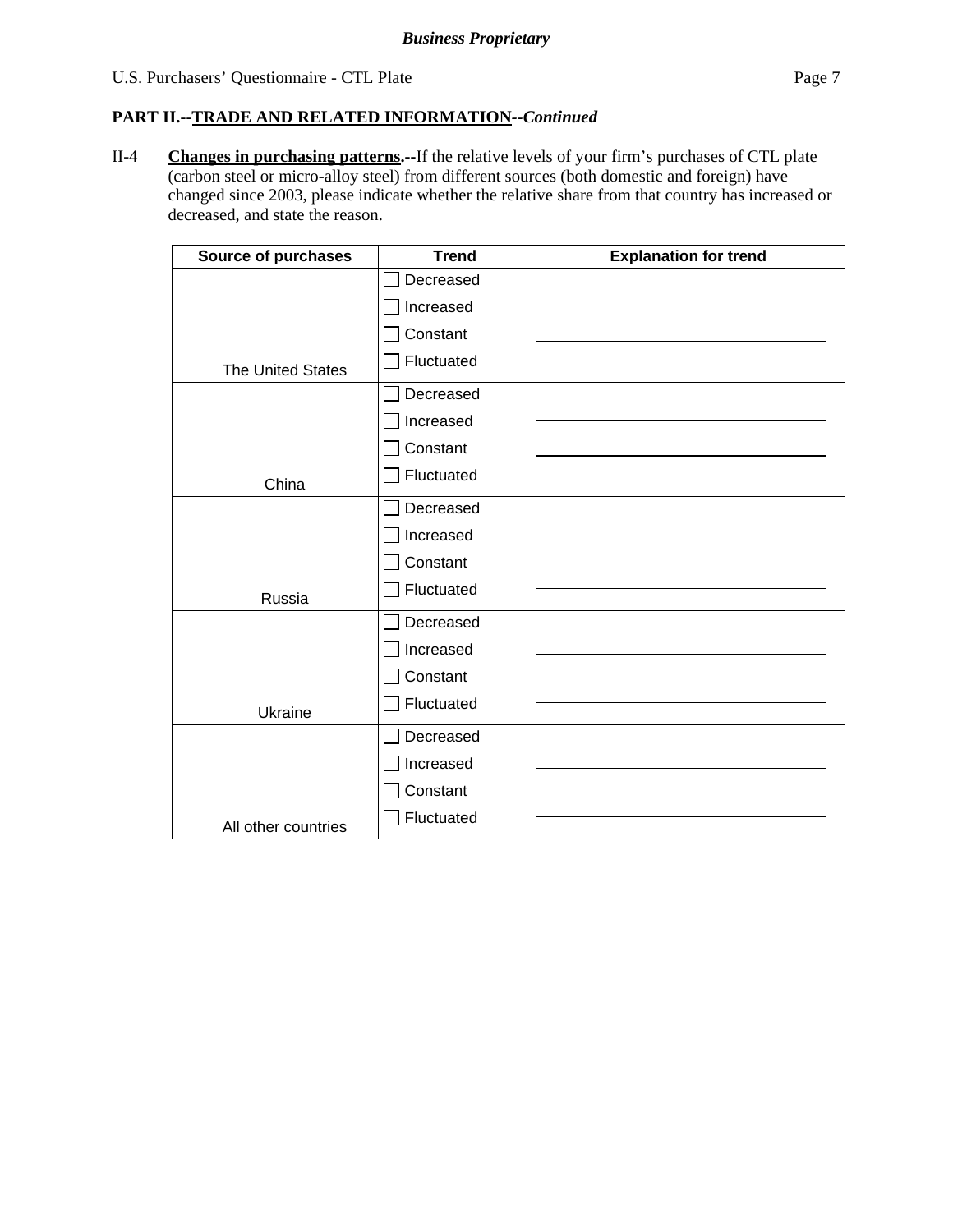### U.S. Purchasers' Questionnaire - CTL Plate Page 8

### **PART II.--TRADE AND RELATED INFORMATION***--Continued*

II-5 **Supplier identification.--**Please identify below the names and addresses of your firm's **FIVE** largest suppliers for CTL plate (carbon steel or micro-alloy steel) since 2003. Please also provide the name and telephone number of a contact person and the share of the quantity of your firm's total shipments of CTL plate (carbon steel or micro-alloy steel) that each of these customers accounted for in 2008.

| No.                     | Supplier's<br>name | Street address (not P.O.<br>box), city, state, and zip<br>code | <b>Contact person</b> | Telephone number<br>or e-mail address | Share of<br>2008<br>purchases<br>(%) |
|-------------------------|--------------------|----------------------------------------------------------------|-----------------------|---------------------------------------|--------------------------------------|
|                         |                    |                                                                |                       |                                       |                                      |
| $\mathbf{2}$            |                    |                                                                |                       |                                       |                                      |
| $\mathbf{3}$            |                    |                                                                |                       |                                       |                                      |
| $\overline{\mathbf{4}}$ |                    |                                                                |                       |                                       |                                      |
| $5\phantom{.0}$         |                    |                                                                |                       |                                       |                                      |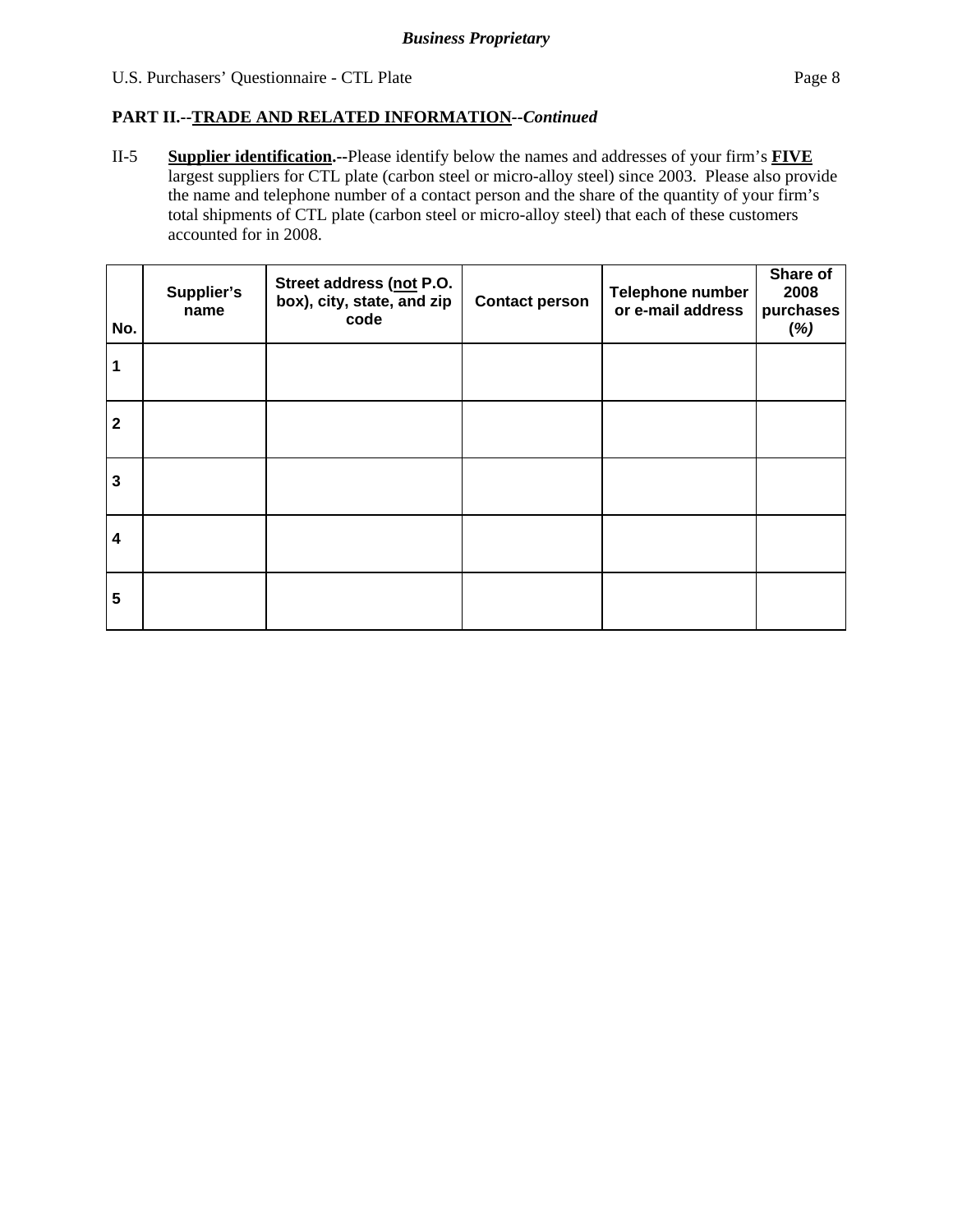Further information on this part of the questionnaire can be obtained from Ioana Mic, Economist (202-205-3196, ioana.mic@usitc.gov)

III-1. **Contact information (Market).--**Who should be contacted regarding the requested market characteristics and purchasing practices information?

Company contact:

Name and title

 $($ Phone number E-mail address

III-2. **Firm type.--**Which of the following best describes your firm as a purchaser of CTL plate (carbon steel or micro-alloy steel) (check all that apply, noting the specific end uses if known)?

| End user                 |  |
|--------------------------|--|
| Processor/Service Center |  |
| Distributor              |  |
| Other (Describe:         |  |

 $\overline{a}$ 

l

III-3. **Competition of sales.--**If you are a distributor or reseller of CTL plate (carbon steel or microalloy steel), do you compete for sales to your customers with the manufacturers or importers from which you purchase CTL plate (carbon steel or micro-alloy steel)?

III-4. **Types of customers.--**If your firm is a distributor or reseller of CTL plate (carbon steel or microalloy steel), what are the major types of consumers to which you sell CTL plate (carbon steel or micro-alloy steel)?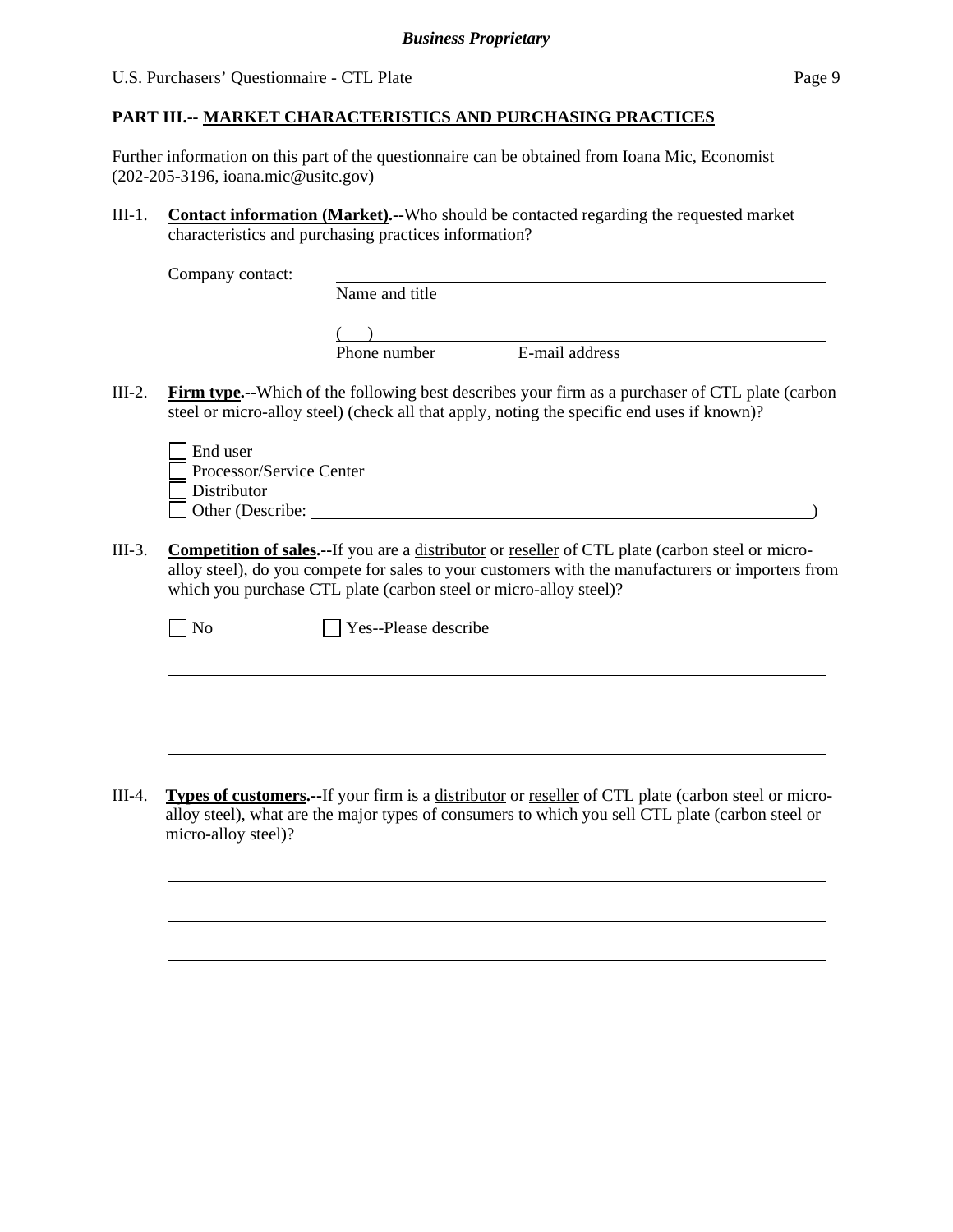### U.S. Purchasers' Questionnaire - CTL Plate Page 10

### **PART III.-- MARKET CHARACTERISTICS AND PURCHASING PRACTICES***--Continued*

III-5. **End uses.--**If your firm is an end user of CTL plate (carbon steel or micro-alloy steel), list in order of quantity of CTL plate consumed, the top 3 products for which your firm purchases CTL plate as a component part or input. Please indicate what percentage of the total cost is accounted for by CTL plate (and NOTE: this percentage should not add to 100 percent).

| Product(s) you produce | Share of cost accounted for<br>by CTL plate (percent) |
|------------------------|-------------------------------------------------------|
|                        |                                                       |
|                        |                                                       |
|                        |                                                       |

#### III-6. **Demand for end use products.--**

(a) If your firm is an end user of CTL plate (carbon steel or micro-alloy steel), has the demand for your firm's final products incorporating CTL plate (carbon steel or microalloy steel) changed since 2003?

| Decreased<br>l Increased | Fluctuated | $\Box$ No change |
|--------------------------|------------|------------------|
|--------------------------|------------|------------------|

(b) Has this had any effect on your firm's demand for CTL plate (carbon steel or micro-alloy steel)?

|        |                | $\overline{N}$ | Yes--Please describe                                                                                                              |
|--------|----------------|----------------|-----------------------------------------------------------------------------------------------------------------------------------|
|        |                |                |                                                                                                                                   |
|        |                |                |                                                                                                                                   |
| III-7. |                |                | Changes in end uses.--Have there been any changes in the end uses of CTL plate (carbon steel or<br>micro-alloy steel) since 2003? |
|        | N <sub>o</sub> |                | Yes--Please describe.                                                                                                             |
|        |                |                |                                                                                                                                   |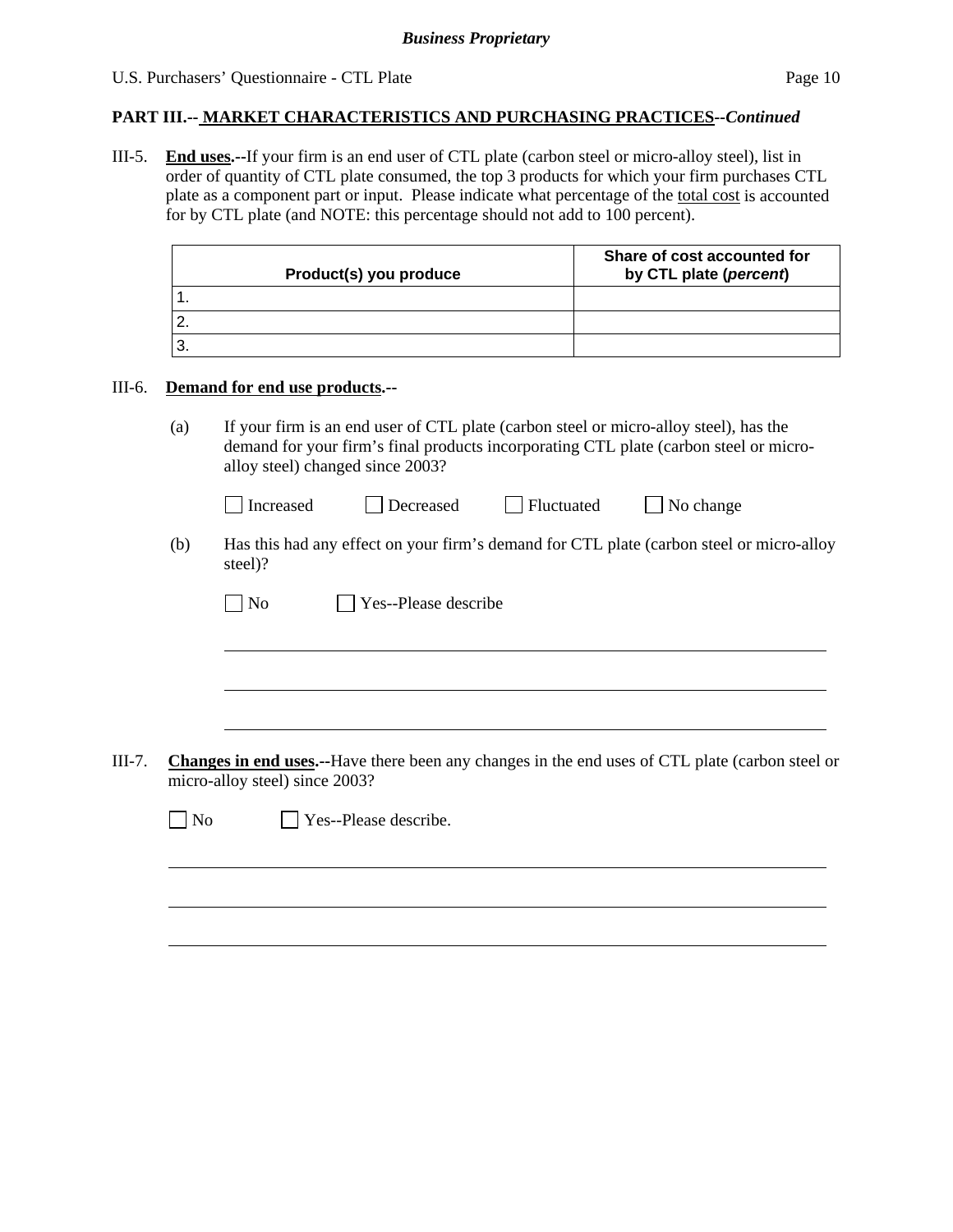#### U.S. Purchasers' Questionnaire - CTL Plate Page 11

 $\overline{a}$ 

### **PART III.-- MARKET CHARACTERISTICS AND PURCHASING PRACTICES***--Continued*

| III-8. | <b>Anticipated changes in end uses.</b> --Do you anticipate any changes in terms of the end uses of |
|--------|-----------------------------------------------------------------------------------------------------|
|        | CTL plate (carbon steel or micro-alloy steel) in the future?                                        |

 $\Box$  No  $\Box$  Yes--Please describe and identify the time period. Provide any underlying assumptions, along with relevant portions of business plans or other supporting documentation that address this issue.

III-9. **Substitutes.--**Please list in order of importance any products that may be substituted for CTL plate (carbon steel or micro-alloy steel). For each possible substitute product, please give examples of applications and end uses for which they are substitutes and indicate whether changes in the price of the substitute affect the price for CTL plate (carbon steel or micro-alloy steel), and to what degree, and the length of any time lag of such an effect.

| <b>Substitute</b> | <b>Description</b> | Have changes in the prices of<br>this substitute affected the price<br>for CTL plate? |  |
|-------------------|--------------------|---------------------------------------------------------------------------------------|--|
| 1.                |                    | $\Box$ No<br>Yes--Please explain.                                                     |  |
| 2.                |                    | $\Box$ No<br>Yes--Please explain.                                                     |  |
| 3.                |                    | $\Box$ No<br>Yes--Please explain.                                                     |  |
| 4.                |                    | $\Box$ No<br>Yes--Please explain.                                                     |  |
| 5.                |                    | $\Box$ No<br>Yes--Please explain.                                                     |  |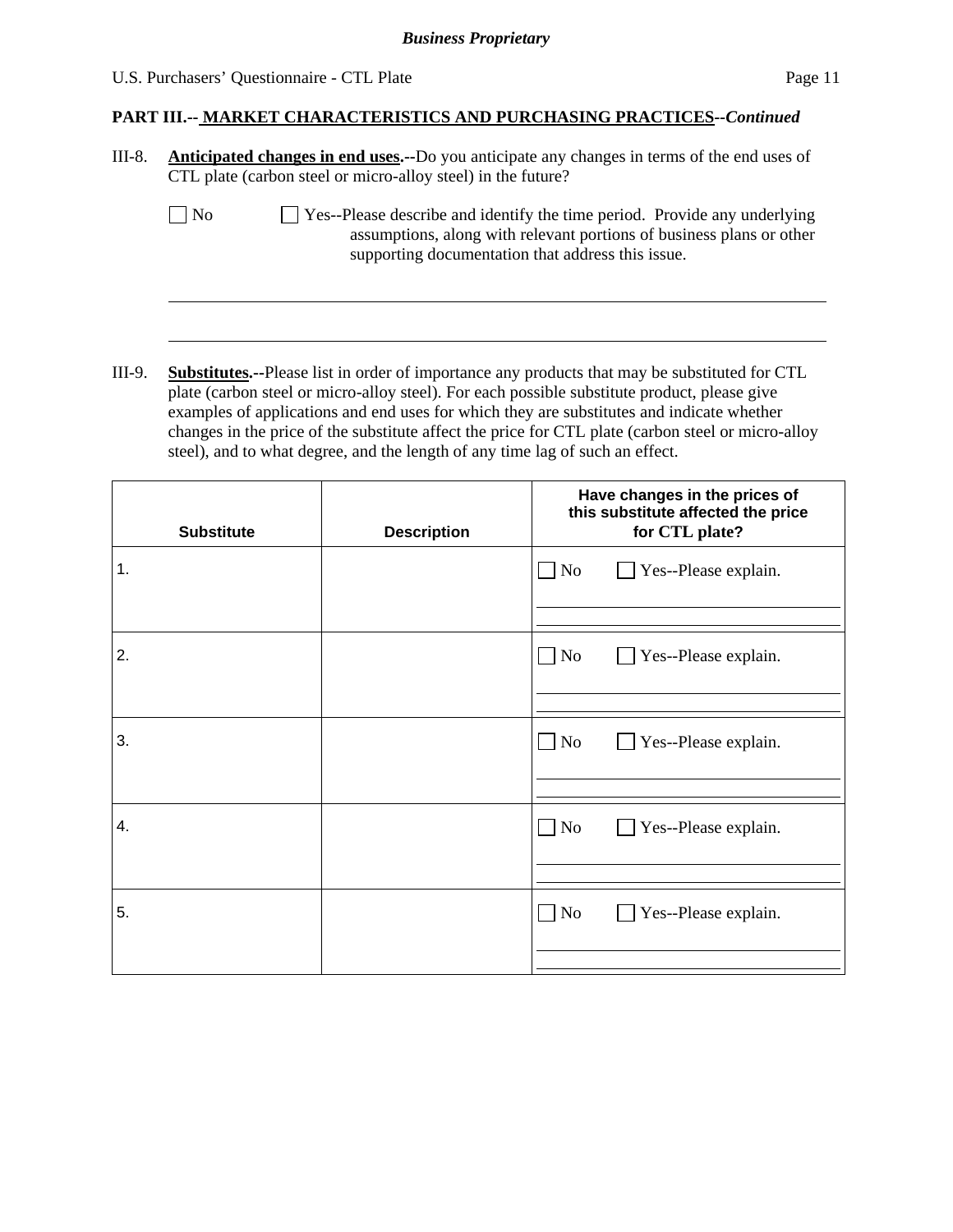#### U.S. Purchasers' Questionnaire - CTL Plate Page 12

### **PART III.-- MARKET CHARACTERISTICS AND PURCHASING PRACTICES***--Continued*

III-10. **Changes in substitutes.--**Have there been any changes in the number or types of products that can be substituted for CTL plate (carbon steel or micro-alloy steel) since 2003?

| $\Box$ No | $\Box$ Yes--Please explain. |
|-----------|-----------------------------|
|-----------|-----------------------------|

- III-11. **Anticipated changes in substitutes.--**Do you anticipate any changes in terms of the substitutability of other products for CTL plate (carbon steel or micro-alloy steel) in the future?
	- No  $\Box$  Yes--Please describe and provide any underlying assumptions, along with relevant portions of business plans or other supporting documentation that address this issue.

#### III-12. **Demand trends.--**

 $\overline{a}$ 

 $\overline{a}$ 

 $\overline{a}$ 

(a) How has the demand within the United States for CTL plate (carbon steel or micro-alloy steel) changed since January 1, 2003?

| Increased | Decreased | <b>Fluctuated</b> | $\Box$ No change |
|-----------|-----------|-------------------|------------------|
|           |           |                   |                  |

(b) If you have indicated that demand changed, please provide the factors that were responsible for such change, and specify the time period involved.

| (c) | How has the demand outside the United States (if known) for CTL plate (carbon steel or |
|-----|----------------------------------------------------------------------------------------|
|     | micro-alloy steel) changed since January 1, 2003?                                      |

| Increased<br>Decreased | <b>Fluctuated</b> | No change |
|------------------------|-------------------|-----------|
|------------------------|-------------------|-----------|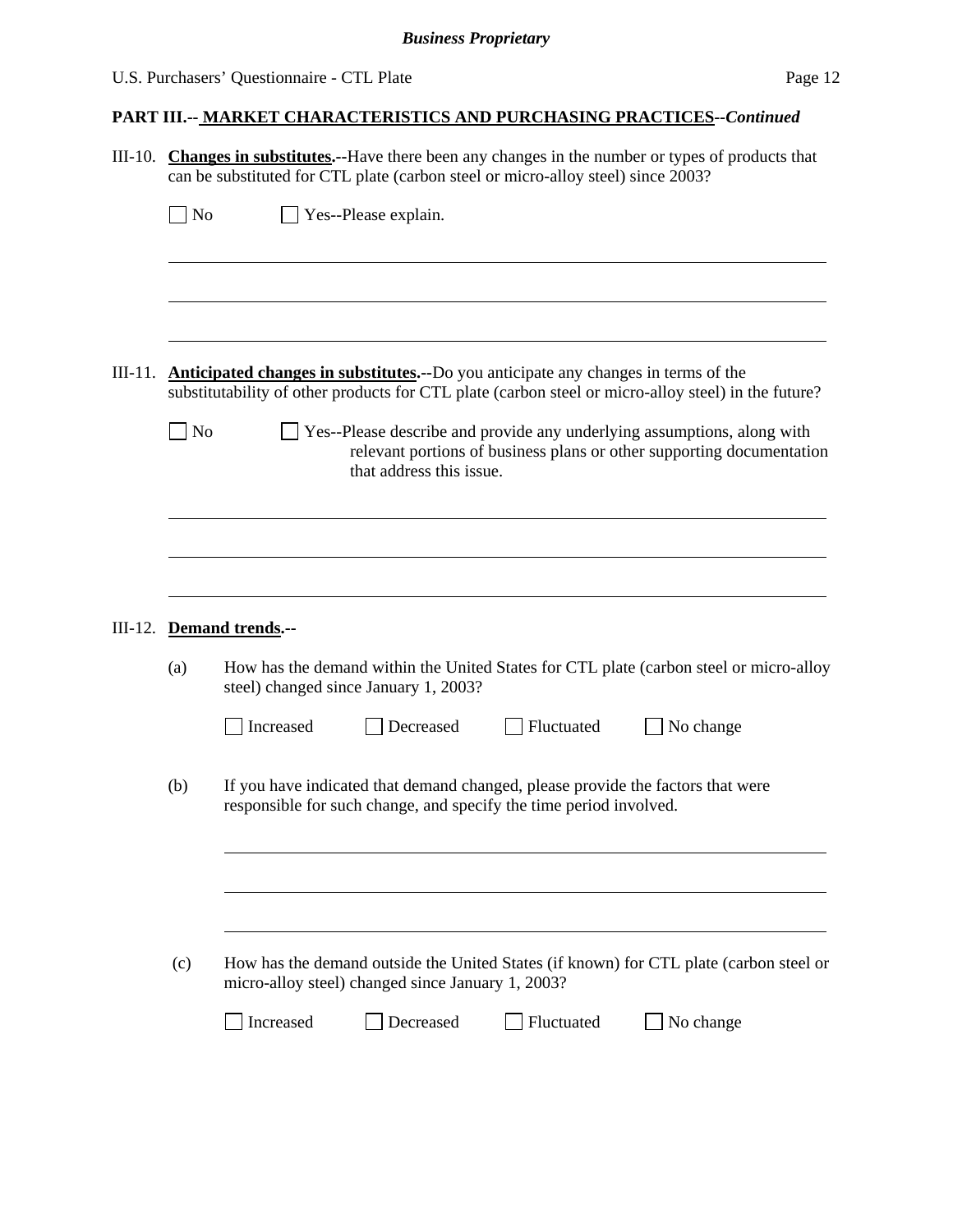| (d) |                                      |                                                    | responsible for such change, and specify the time period involved. | If you have indicated that demand changed, please provide the factors that were        |
|-----|--------------------------------------|----------------------------------------------------|--------------------------------------------------------------------|----------------------------------------------------------------------------------------|
|     |                                      |                                                    |                                                                    |                                                                                        |
|     | III-13. Anticipated demand trends.-- |                                                    |                                                                    |                                                                                        |
| (a) |                                      | (carbon steel or micro-alloy steel) in the future? |                                                                    | How do you anticipate demand will change within the United States for CTL plate        |
|     | Increase                             | Decrease                                           | Fluctuate                                                          | $\Box$ No change                                                                       |
| (b) |                                      |                                                    | responsible for such change, and specify the time period involved. | If you have indicated that demand will change, please provide the factors that will be |
|     |                                      |                                                    |                                                                    |                                                                                        |
| (c) |                                      |                                                    |                                                                    | How do you anticipate demand will change outside the United States for CTL plate       |
|     |                                      | (carbon steel or micro-alloy steel) in the future? |                                                                    |                                                                                        |
|     | Increase                             | Decrease                                           | Fluctuate                                                          | $\Box$ No change                                                                       |
| (d) |                                      |                                                    | responsible for such change, and specify the time period involved. | If you have indicated that demand will change, please provide the factors that will be |
|     |                                      |                                                    |                                                                    |                                                                                        |
|     |                                      |                                                    |                                                                    |                                                                                        |
|     |                                      |                                                    |                                                                    |                                                                                        |
|     |                                      |                                                    |                                                                    |                                                                                        |

that you are aware of that quantify and/or otherwise discuss CTL plate (carbon steel or microalloy steel) supply (including production capacity and capacity utilization) and demand in (1) the United States, (2) each of the other major producing/consuming countries, including China, Russia, and Ukraine, and (3) the world as a whole. Of particular interest is such data from 2003 to the present and forecasts for the future.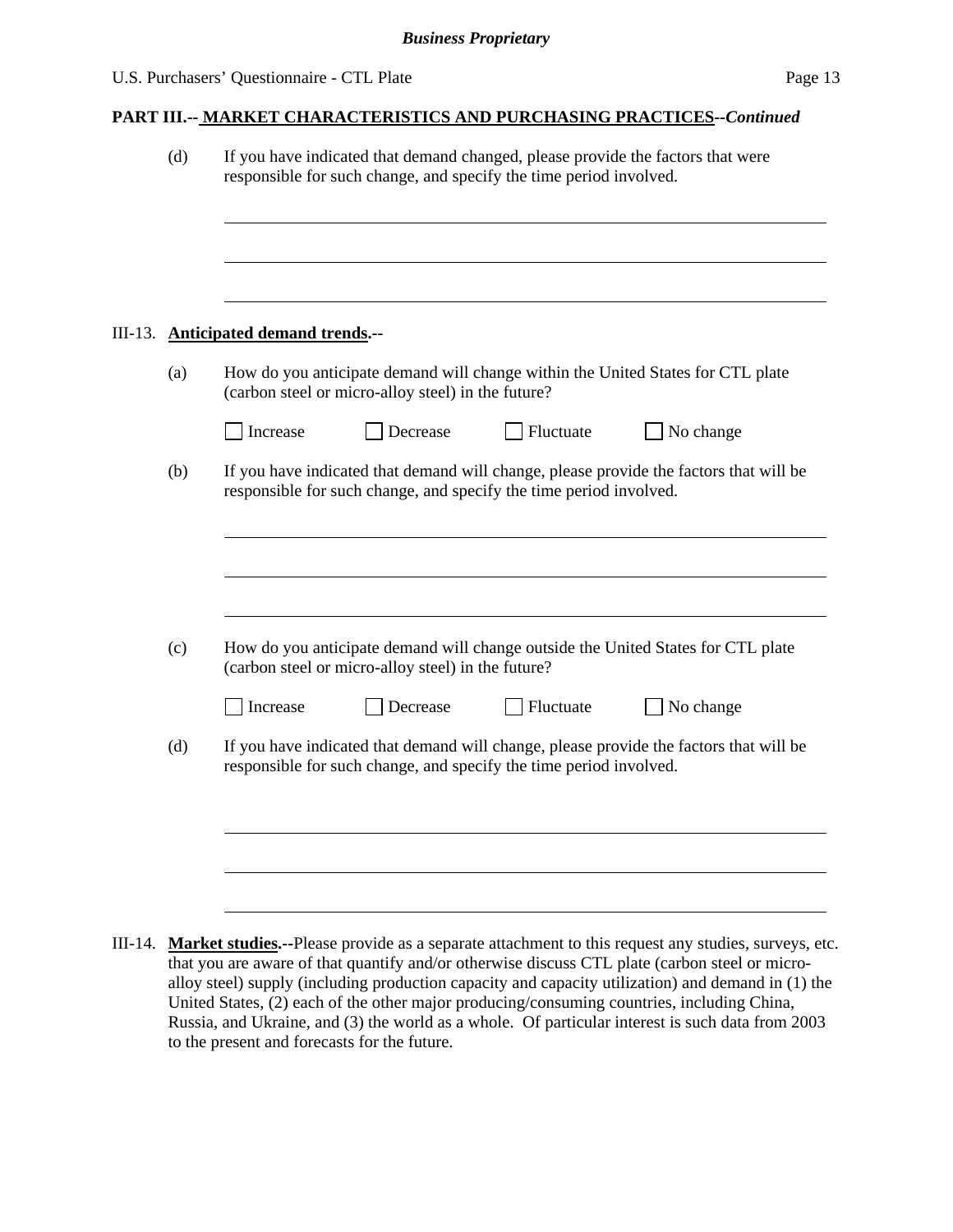# U.S. Purchasers' Questionnaire - CTL Plate Page 14

# **PART III.-- MARKET CHARACTERISTICS AND PURCHASING PRACTICES***--Continued*

|           | III-15. Changes in factors affecting supply.--Have any changes occurred in any other factors affecting<br>supply (e.g., changes in availability or prices of energy or labor; transportation conditions;<br>production capacity and/or methods of production; technology; export markets; or alternative<br>production opportunities) that affected the availability of U.S.-produced CTL plate (carbon steel<br>or micro-alloy steel) in the U.S. market since 2003?                                                                                                                                                                                                           |
|-----------|---------------------------------------------------------------------------------------------------------------------------------------------------------------------------------------------------------------------------------------------------------------------------------------------------------------------------------------------------------------------------------------------------------------------------------------------------------------------------------------------------------------------------------------------------------------------------------------------------------------------------------------------------------------------------------|
|           | $\Box$ No<br>$\exists$ Yes--Please note the time period(s) of any such changes, the factors(s)<br>involved, and the impact such changes had on your shipment volumes<br>and prices.                                                                                                                                                                                                                                                                                                                                                                                                                                                                                             |
| $III-16.$ | <b>Buy American.</b> --Is buying a product that is produced in the United States an important factor in<br>your firm's purchases of CTL plate (carbon steel or micro-alloy steel) (please check ALL that<br>apply)?                                                                                                                                                                                                                                                                                                                                                                                                                                                             |
|           | No<br>Yes--Purchases of domestic product are required by law or regulation (for example,<br>government purchases under "Buy American" provisions). This involves____ percent of<br>all purchases of CTL plate (carbon steel or micro-alloy steel).<br>Yes--Purchases of domestic product are not required by law or regulation, but are by your<br>customers. This involves _____ percent of all purchases of CTL plate (carbon steel or<br>micro-alloy steel).<br>Yes--Purchases of domestic product are required for other reasons (please specify these<br>reasons below). This involves _____ percent of all purchases of CTL plate (carbon steel<br>or micro-alloy steel). |
|           | III-17. Conditions of competition.--                                                                                                                                                                                                                                                                                                                                                                                                                                                                                                                                                                                                                                            |
|           | Is the CTL plate (carbon steel or micro-alloy steel) market subject to business cycles or<br>(a)<br>conditions of competition distinctive to CTL plate (carbon steel or micro-alloy steel)?                                                                                                                                                                                                                                                                                                                                                                                                                                                                                     |
|           | Yes--Please explain and provide estimates of the duration of any such<br>N <sub>o</sub><br>cycle.                                                                                                                                                                                                                                                                                                                                                                                                                                                                                                                                                                               |
|           |                                                                                                                                                                                                                                                                                                                                                                                                                                                                                                                                                                                                                                                                                 |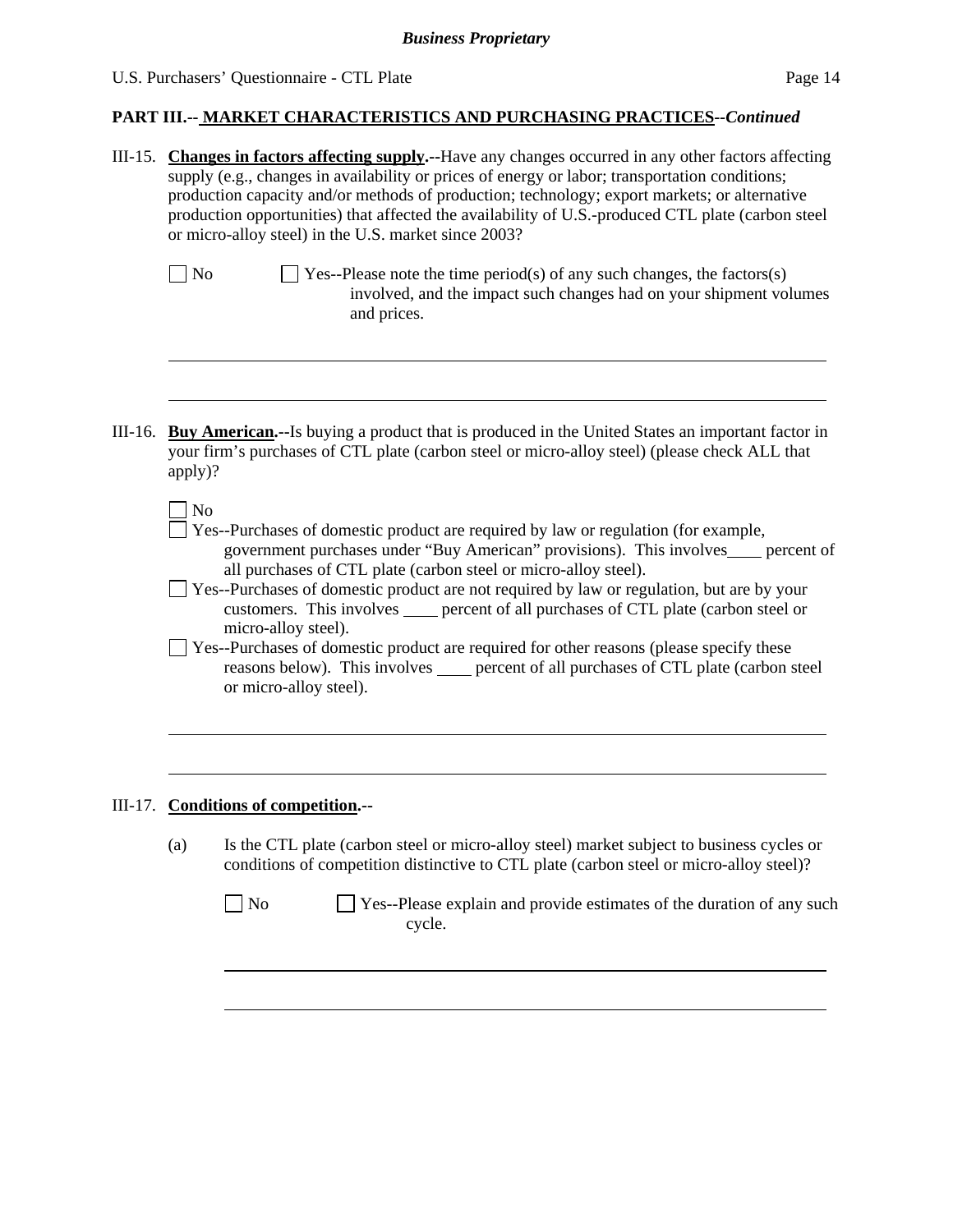# **PART III.-- MARKET CHARACTERISTICS AND PURCHASING PRACTICES***--Continued*

|         | (b)                                                                                                                                                                                                        | Has the emergence of new markets for CTL plate (carbon steel or micro-alloy steel) since<br>2003 affected the business cycles or conditions of competition distinctive to CTL plate<br>(carbon steel or micro-alloy steel)? |                                    |                                       |                                                                                                                                                                                                                                                                                            |       |  |
|---------|------------------------------------------------------------------------------------------------------------------------------------------------------------------------------------------------------------|-----------------------------------------------------------------------------------------------------------------------------------------------------------------------------------------------------------------------------|------------------------------------|---------------------------------------|--------------------------------------------------------------------------------------------------------------------------------------------------------------------------------------------------------------------------------------------------------------------------------------------|-------|--|
|         |                                                                                                                                                                                                            | <b>No</b>                                                                                                                                                                                                                   |                                    | Yes--Please explain any such changes. |                                                                                                                                                                                                                                                                                            |       |  |
|         |                                                                                                                                                                                                            |                                                                                                                                                                                                                             |                                    |                                       |                                                                                                                                                                                                                                                                                            |       |  |
| III-18. |                                                                                                                                                                                                            |                                                                                                                                                                                                                             |                                    |                                       | <b>Decisions based on producer.</b> --Does your firm, and to the extent that you know, do your<br>customers make purchasing decisions involving CTL plate (carbon steel and micro-alloy steel)<br>based on the producer of the CTL plate (carbon steel or micro-alloy steel) you purchase? |       |  |
|         | Your firm:                                                                                                                                                                                                 |                                                                                                                                                                                                                             | Always                             | Usually                               | Sometimes                                                                                                                                                                                                                                                                                  | Never |  |
|         |                                                                                                                                                                                                            | Your customers:                                                                                                                                                                                                             | Always                             | Usually                               | Sometimes                                                                                                                                                                                                                                                                                  | Never |  |
|         |                                                                                                                                                                                                            |                                                                                                                                                                                                                             | why this information is important. |                                       | If at least sometimes, please discuss how your firm or your customers determine the producer and                                                                                                                                                                                           |       |  |
|         | Your firm:                                                                                                                                                                                                 |                                                                                                                                                                                                                             |                                    |                                       |                                                                                                                                                                                                                                                                                            |       |  |
|         |                                                                                                                                                                                                            | Your customers:                                                                                                                                                                                                             |                                    |                                       |                                                                                                                                                                                                                                                                                            |       |  |
| III-19. |                                                                                                                                                                                                            |                                                                                                                                                                                                                             |                                    |                                       | <b>Decisions based on country-of-origin.</b> --Does your firm, and to the extent that you know, do                                                                                                                                                                                         |       |  |
|         | your customers make purchasing decisions involving CTL plate (carbon steel and micro-alloy<br>steel) based on the country of origin of the CTL plate (carbon steel and micro-alloy steel) you<br>purchase? |                                                                                                                                                                                                                             |                                    |                                       |                                                                                                                                                                                                                                                                                            |       |  |
|         | Your firm:                                                                                                                                                                                                 |                                                                                                                                                                                                                             | Always                             | Usually                               | Sometimes                                                                                                                                                                                                                                                                                  | Never |  |
|         |                                                                                                                                                                                                            | Your customers:                                                                                                                                                                                                             | Always                             | Usually                               | Sometimes                                                                                                                                                                                                                                                                                  | Never |  |
|         | If at least sometimes, please discuss how your firm or your customers determine the source and<br>why this information is important.                                                                       |                                                                                                                                                                                                                             |                                    |                                       |                                                                                                                                                                                                                                                                                            |       |  |
|         |                                                                                                                                                                                                            |                                                                                                                                                                                                                             |                                    |                                       |                                                                                                                                                                                                                                                                                            |       |  |
|         |                                                                                                                                                                                                            |                                                                                                                                                                                                                             |                                    |                                       |                                                                                                                                                                                                                                                                                            |       |  |
|         |                                                                                                                                                                                                            |                                                                                                                                                                                                                             |                                    |                                       |                                                                                                                                                                                                                                                                                            |       |  |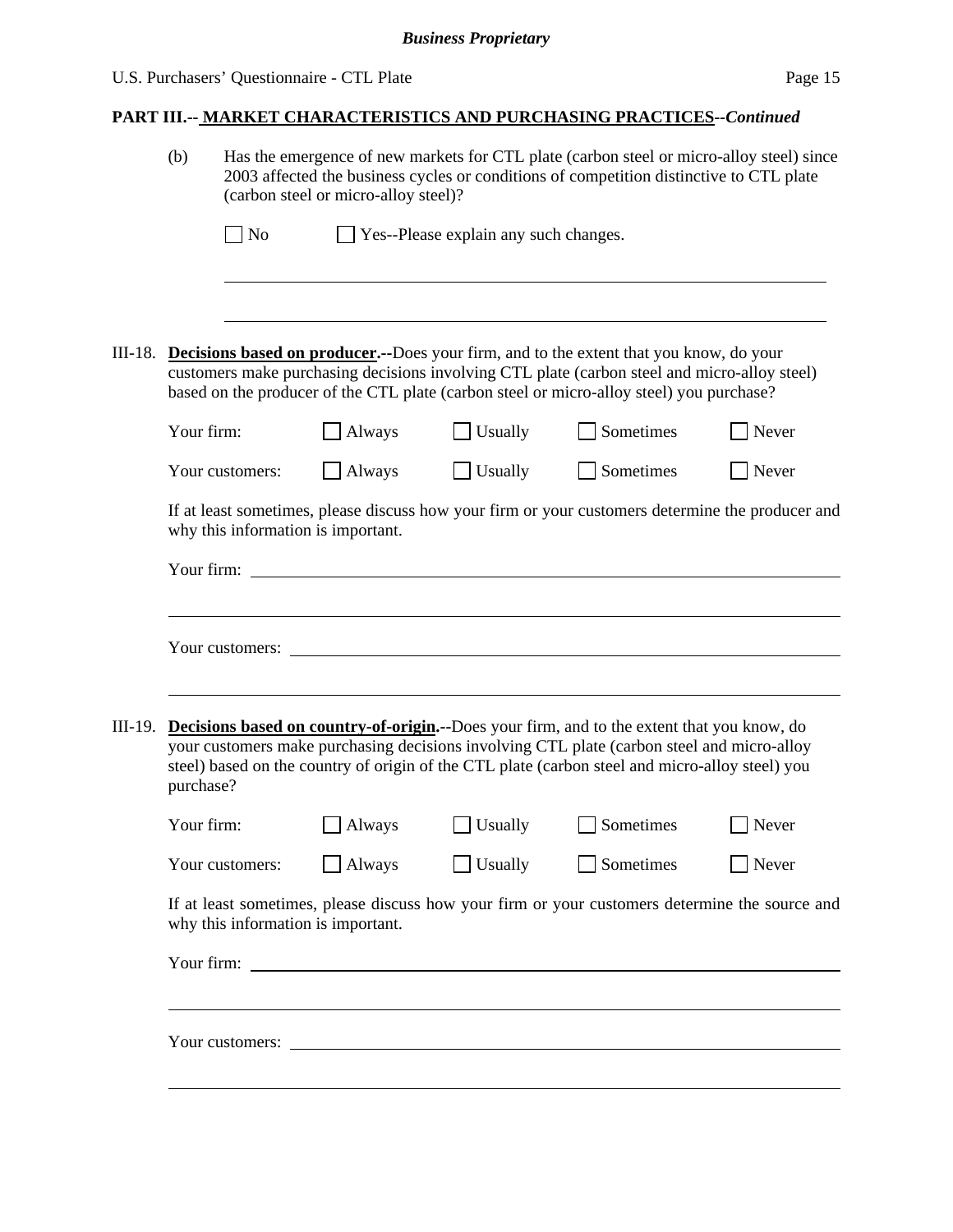# III-20. **Purchasing frequency.--**

| Daily<br>Weekly<br>Monthly<br>Quarterly<br>Annually<br>(b)<br>Do you expect this purchasing pattern to change in the next two years?<br>Yes-- How and why do you expect these changes to occur?<br>N <sub>o</sub><br><b>Number of suppliers contacted.--How many suppliers do you generally contact before making a</b><br>III-21.<br>purchase?<br><b>Supplier negotiations.--</b><br>III-22.<br>Do purchases of CTL plate (carbon steel and micro-alloy steel) usually involve<br>(a)<br>negotiations between supplier and purchaser?<br>No<br>prices as part of the negotiation process.<br>(b)<br>period based on the price offered for that period? | (a) | How frequently do you make purchases?                                                                                        |
|---------------------------------------------------------------------------------------------------------------------------------------------------------------------------------------------------------------------------------------------------------------------------------------------------------------------------------------------------------------------------------------------------------------------------------------------------------------------------------------------------------------------------------------------------------------------------------------------------------------------------------------------------------|-----|------------------------------------------------------------------------------------------------------------------------------|
|                                                                                                                                                                                                                                                                                                                                                                                                                                                                                                                                                                                                                                                         |     |                                                                                                                              |
|                                                                                                                                                                                                                                                                                                                                                                                                                                                                                                                                                                                                                                                         |     |                                                                                                                              |
|                                                                                                                                                                                                                                                                                                                                                                                                                                                                                                                                                                                                                                                         |     |                                                                                                                              |
|                                                                                                                                                                                                                                                                                                                                                                                                                                                                                                                                                                                                                                                         |     |                                                                                                                              |
|                                                                                                                                                                                                                                                                                                                                                                                                                                                                                                                                                                                                                                                         |     |                                                                                                                              |
|                                                                                                                                                                                                                                                                                                                                                                                                                                                                                                                                                                                                                                                         |     |                                                                                                                              |
|                                                                                                                                                                                                                                                                                                                                                                                                                                                                                                                                                                                                                                                         |     |                                                                                                                              |
|                                                                                                                                                                                                                                                                                                                                                                                                                                                                                                                                                                                                                                                         |     |                                                                                                                              |
|                                                                                                                                                                                                                                                                                                                                                                                                                                                                                                                                                                                                                                                         |     |                                                                                                                              |
|                                                                                                                                                                                                                                                                                                                                                                                                                                                                                                                                                                                                                                                         |     | Yes--Please describe these negotiations. In your response, please<br>comment on whether purchasers generally quote competing |
|                                                                                                                                                                                                                                                                                                                                                                                                                                                                                                                                                                                                                                                         |     |                                                                                                                              |
|                                                                                                                                                                                                                                                                                                                                                                                                                                                                                                                                                                                                                                                         |     | Does your firm tend to vary its purchases from a given supplier within a specified time                                      |
|                                                                                                                                                                                                                                                                                                                                                                                                                                                                                                                                                                                                                                                         |     | Yes--Specify the time period.<br>No                                                                                          |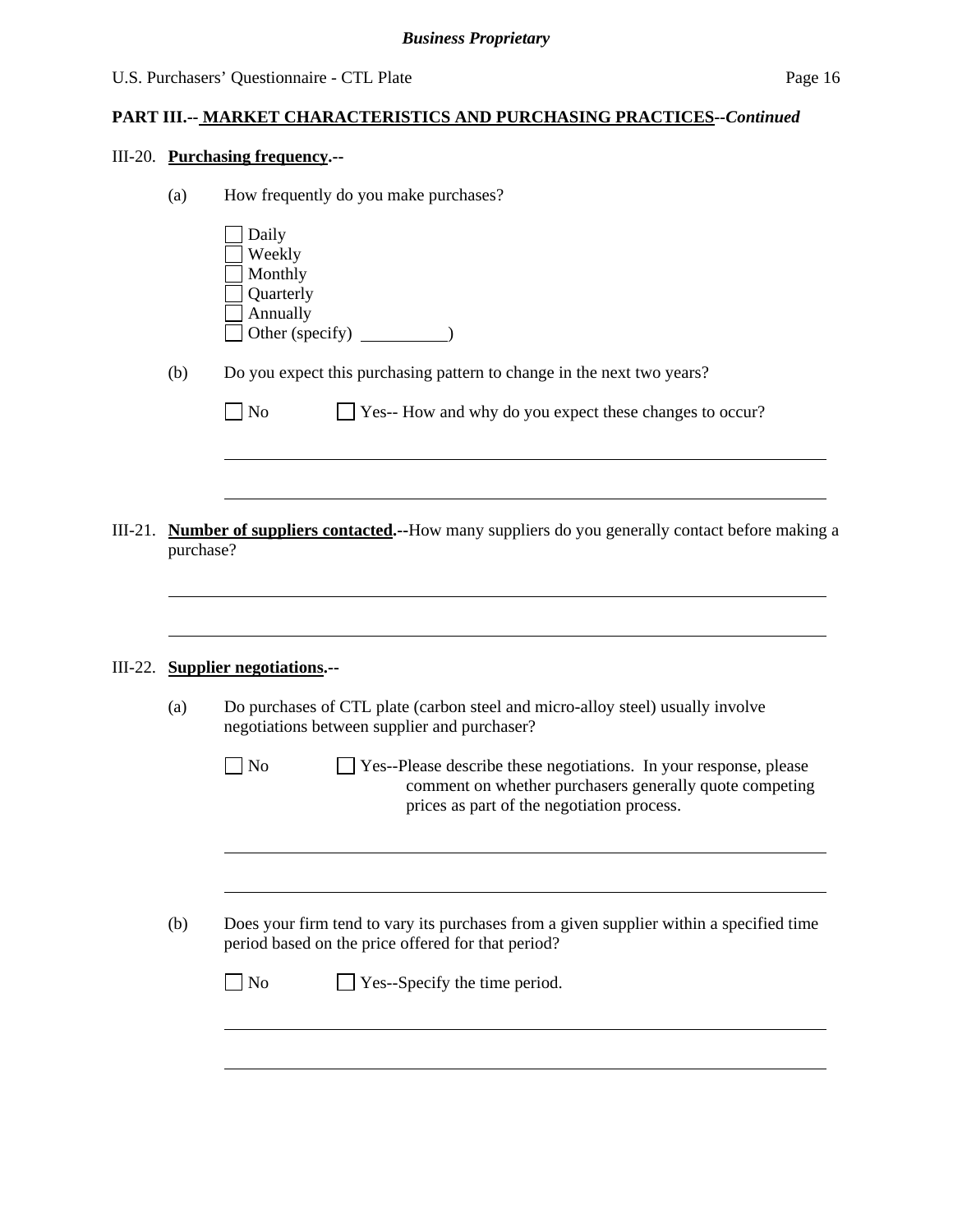| U.S. Purchasers' Questionnaire - CTL Plate | Page 17 |
|--------------------------------------------|---------|
|--------------------------------------------|---------|

|  |  |  | III-23. Change in suppliers.--Have you changed suppliers since 2003? |
|--|--|--|----------------------------------------------------------------------|
|  |  |  |                                                                      |

 $\Box$  No  $\Box$  Yes--Please list the supplier or suppliers and indicate whether the firm was added or dropped as a supplier. Also give the reasons for the change and how frequently you change suppliers. l III-24. **New suppliers.--**  (a) Are you aware of any new suppliers, either foreign or domestic, that have entered the market since 2003? No Ses--Please identify the firms and indicate how you became aware of them. l (b) Do you expect new CTL plate (carbon steel and micro-alloy steel) suppliers to enter the market in the future?  $\Box$  No  $\Box$  Yes--Please provide details, noting the specific future time period in your response. l III-25. **Supplier qualification.--**Do you require your suppliers to become certified or prequalified with respect to the quality, chemistry, strength, or other performance characteristic of the CTL plate (carbon steel and micro-alloy steel) they sell to your firm? No Ses-- percent of purchases in 2008 Yes--all purchases Please provide a general description of the certification or qualification process and the time required. l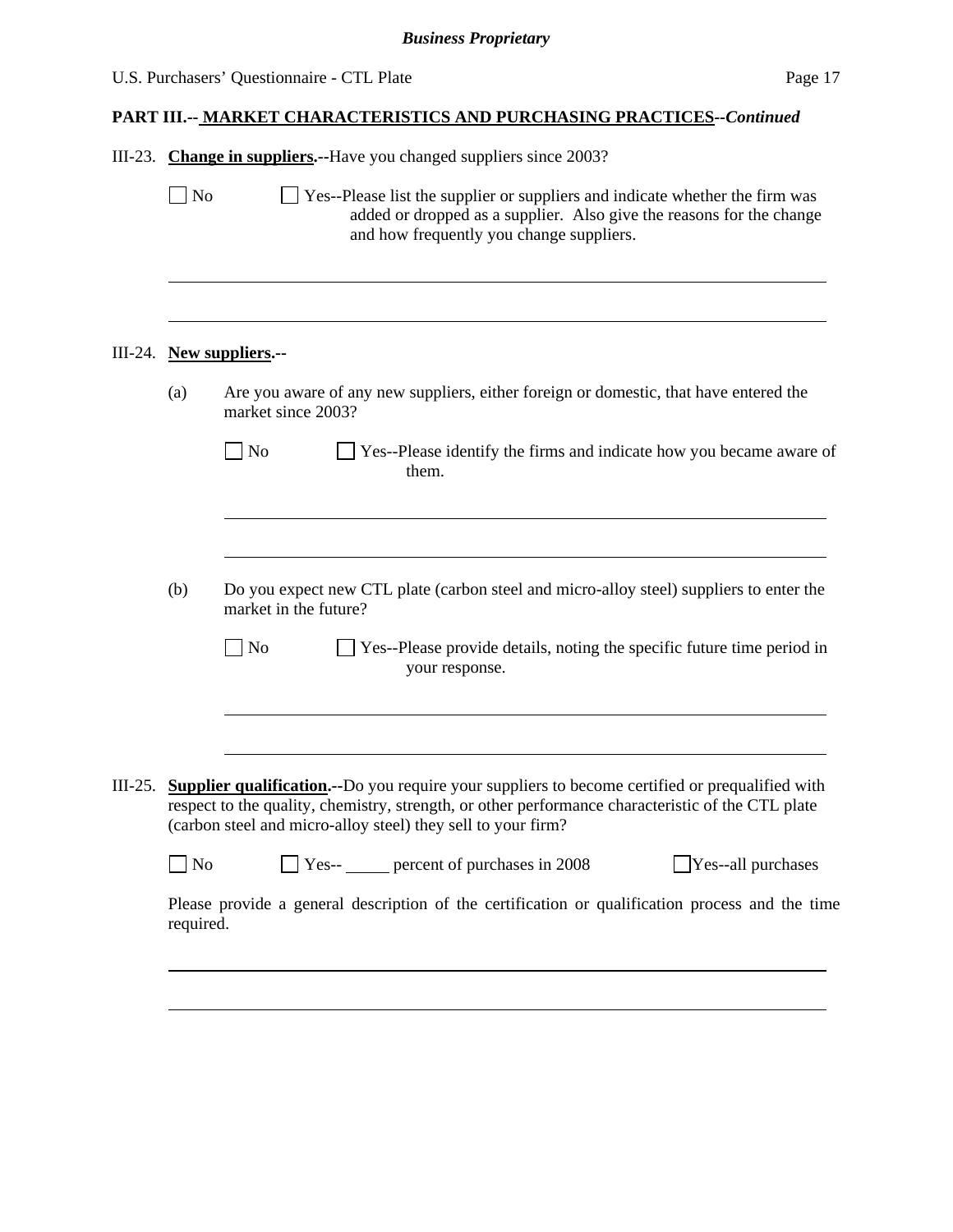| III-26. Factors considered vis-à-vis suppliers.--Briefly describe the factors that you consider when<br>qualifying a new supplier (e.g., quality of product, reliability of supplier, etc.) and estimate the<br>time it takes to certify or qualify a new supplier. |
|---------------------------------------------------------------------------------------------------------------------------------------------------------------------------------------------------------------------------------------------------------------------|
| III-27. Failure to certify.--Since 2003, have any domestic or foreign producers failed in their attempts to<br>certify or qualify their CTL plate (carbon steel or micro-alloy steel) with your firm or have any<br>producers lost their approved status?           |
| Yes--Please identify these firms, the countries where they are located, and the<br>N <sub>0</sub><br>reasons why they failed the certification/qualification.                                                                                                       |
| III-28. Purchasing factors.--For the factors listed below, please rate each in terms of its importance in                                                                                                                                                           |

your purchase decision for CTL plate (carbon steel or micro-alloy steel).

|                                                | <b>Very</b><br>important | Somewhat<br>important | <b>Not</b><br>important |
|------------------------------------------------|--------------------------|-----------------------|-------------------------|
|                                                |                          |                       |                         |
|                                                |                          |                       |                         |
|                                                |                          |                       |                         |
| Discounts offered                              |                          |                       |                         |
| Extension of credit                            |                          |                       |                         |
|                                                |                          |                       |                         |
| Minimum qty requirements                       |                          |                       |                         |
|                                                |                          |                       |                         |
| Product consistency                            |                          |                       |                         |
| Quality meets industry standards               |                          |                       |                         |
| Quality exceeds industry standards             |                          |                       |                         |
|                                                |                          |                       |                         |
|                                                |                          |                       |                         |
| Technical support/service                      |                          |                       |                         |
| U.S. transportation costs                      |                          |                       |                         |
| Other (specify):                               |                          |                       |                         |
| <u>and a complete the complete state</u>       |                          |                       |                         |
|                                                |                          |                       |                         |
| <u> 1989 - Johann Barbara, martin a</u> minist |                          |                       |                         |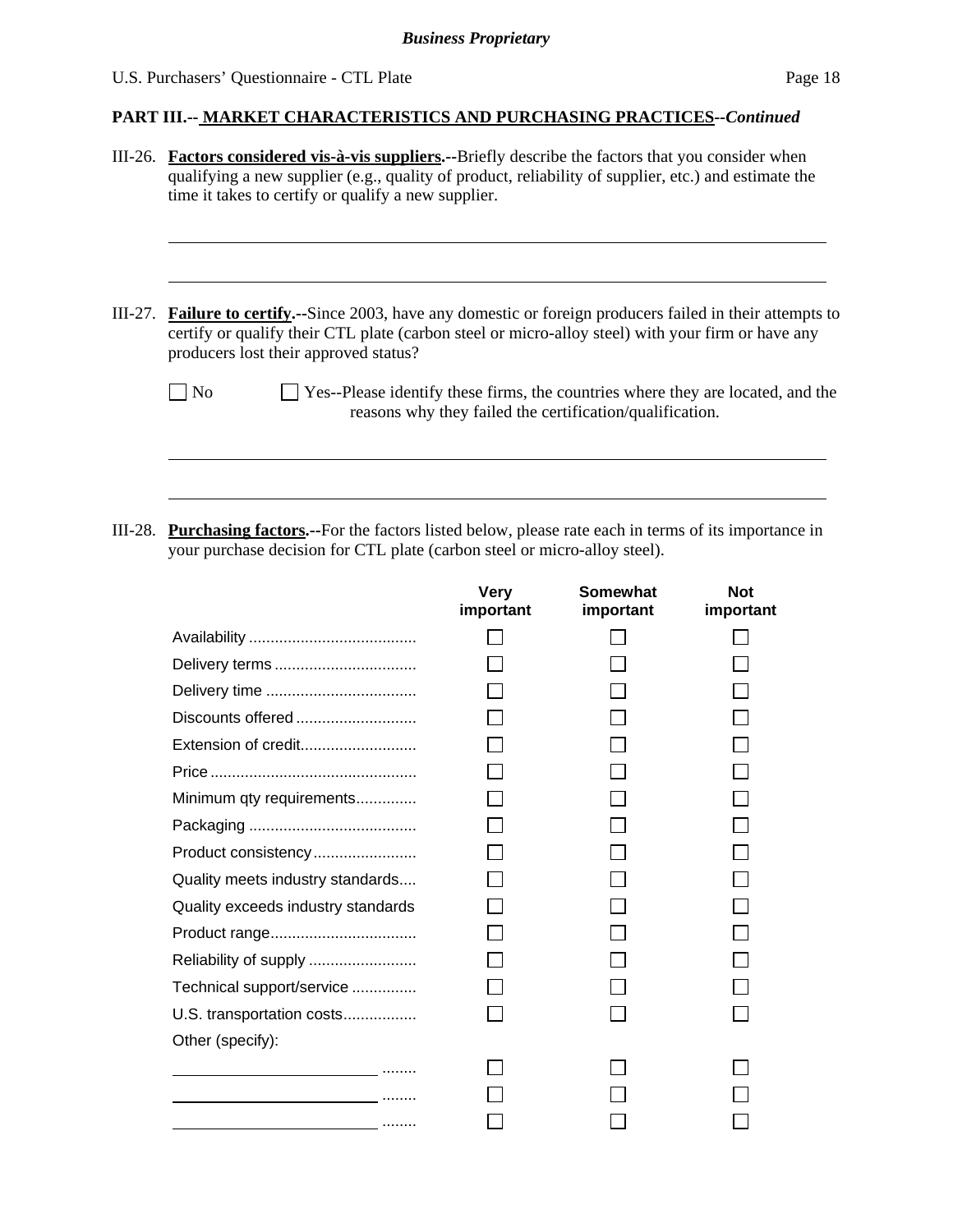### **PART III.-- MARKET CHARACTERISTICS AND PURCHASING PRACTICES***--Continued*

- III-29. **Major purchasing factors.--**Please list, in order of their importance, the three major factors generally considered by your firm in deciding from whom to purchase CTL plate (carbon steel or micro-alloy steel) for any one order (examples include current availability, extension of credit, prearranged contracts, price, quality exceeding specifications or industry standards, range of supplier's product line, traditional supplier, etc.).
	- 1. <u>The contract of the contract of the contract of the contract of the contract of the contract of</u> 2. 3.

Other factors or comments:

l

 $\overline{a}$ 

- III-30. **Quality characteristics.--**What characteristics does your firm consider when determining the quality of CTL plate (carbon steel or micro-alloy steel)?
- III-31. **Choice of product not based on price.--**If you purchased CTL plate (carbon steel or micro-alloy steel) from one source although a comparable product was available from another source at a lower price, please explain your reasons for doing so (please specify by country, including the United States and both subject and nonsubject foreign countries). Possibilities might include transaction characteristics such as length of time to fill orders, minimum order size, reliability of supply, etc.

III-32. **Frequency of decisions based on price.--**How often does your firm purchase the CTL plate (carbon steel or micro-alloy steel) that is offered at the lowest price?

 $\Box$  Always  $\Box$  Usually  $\Box$  Sometimes  $\Box$  Never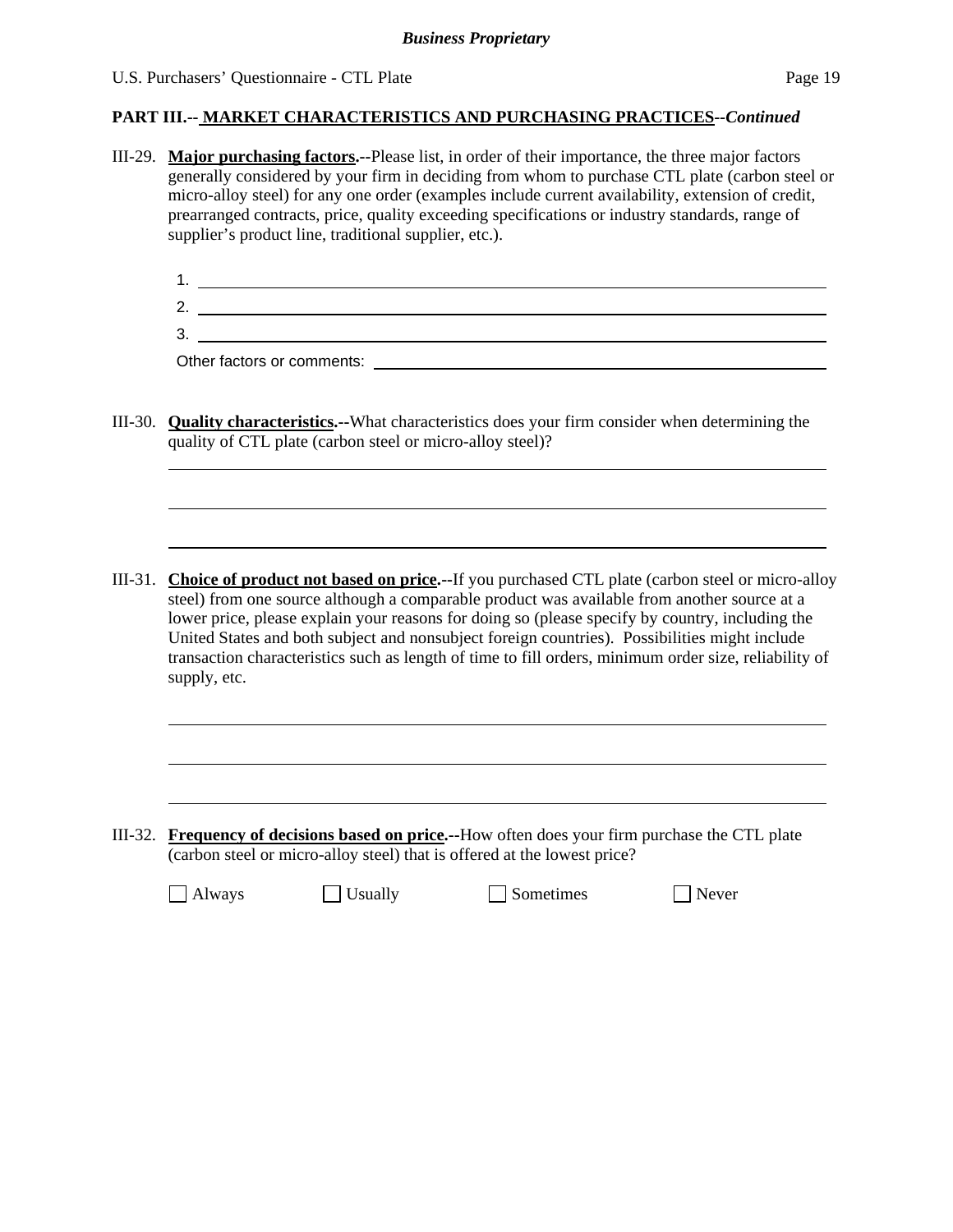#### U.S. Purchasers' Ouestionnaire - CTL Plate Page 20

### **PART III.-- MARKET CHARACTERISTICS AND PURCHASING PRACTICES***--Continued*

III-33. **Price leaders.--**Please list the names of any firms you considered price leaders in the CTL plate (carbon steel or micro-alloy steel) market since 2003. A price leader is defined as (1) one or more firms that initiate a price change, either upward or downward, that is followed by other firms, or (2) one or more firms that have a significant impact on prices. A price leader does not necessarily have to be the lowest priced supplier. For those firms identified as a price leader, please specify the time period in which a price change was communicated, whether the price change was upward or downward, and whether it covered a specific geographic region or a specific product type.

III-34. **Frequency of price changes.--**How frequently does the price of the CTL plate (carbon steel or micro-alloy steel) you are purchasing change?

### III-35. **Changes in U.S. industry.--**

l

 $\overline{a}$ 

 $\overline{a}$ 

(a) Please identify and discuss any improvements/changes in the U.S. CTL plate (carbon steel or micro-alloy steel) industry since 2003 and explain fully, to the extent possible, the factor(s), including the suspension agreements and antidumping duty order under review, that was/(were) responsible for each improvement/change.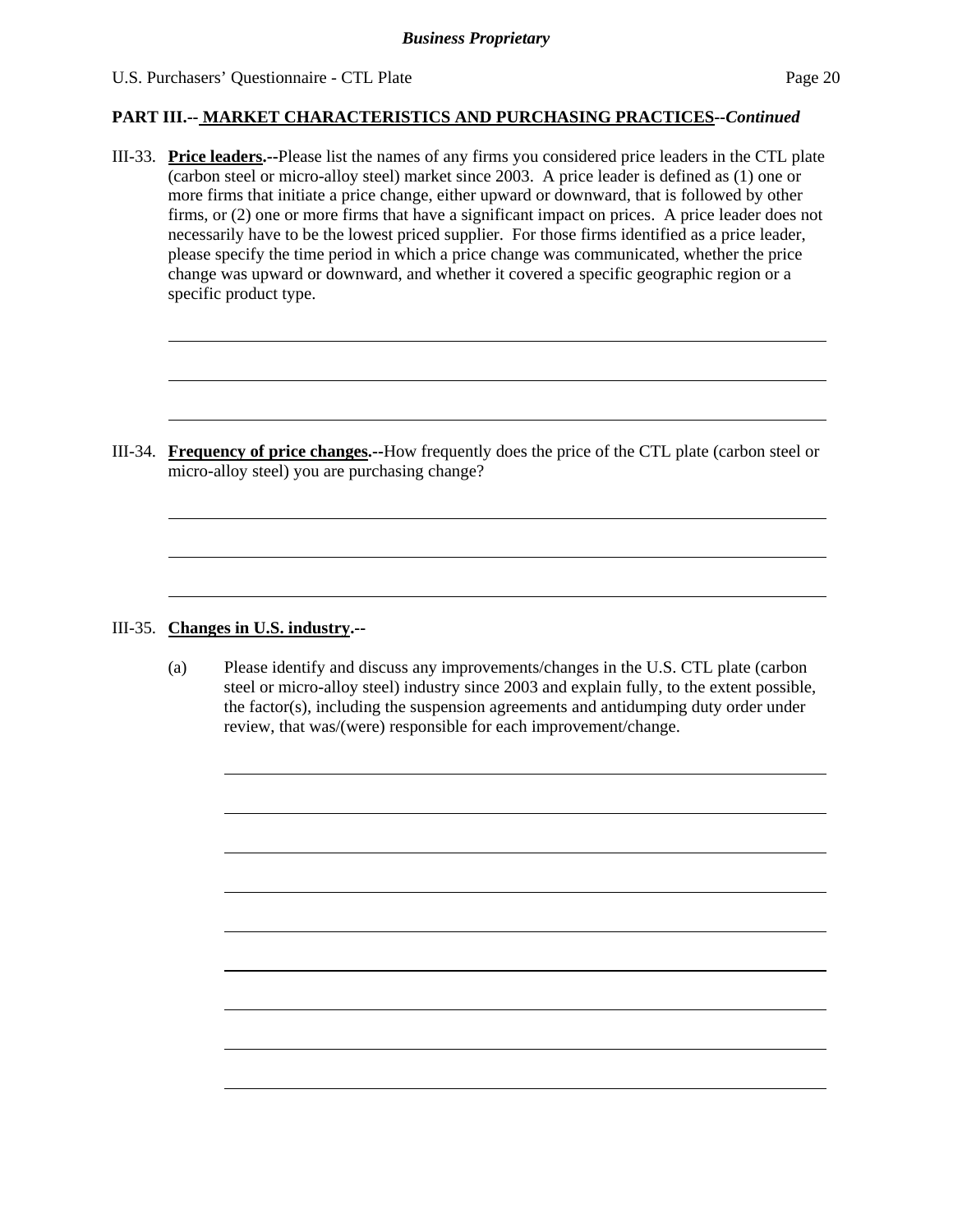#### III-35. **Changes in U.S. industry.--***Continued*

l

(b) Please also discuss fully, to the extent possible, any improvements/changes that you anticipate in the future in the U.S. CTL plate (carbon steel or micro-alloy steel) industry. Identify the specific future time period covered in your response, and discuss the factors that you believe would be responsible for each improvement/change.

III-36. **Effect of revocation.--**What do you think will be the likely effects of any revocation of the suspension agreements for imports of CTL carbon steel plate from Russia, and Ukraine and the antidumping duty order for imports of CTL carbon steel plate from China? As appropriate, please discuss any potential effects of revocation of the suspension agreements and antidumping duty order on (1) the future activities of your firm and (2) the U.S. market as a whole. Please note the future time period to which you are referring. Attach additional pages if necessary.

(1) Activities of your firm:

(2) Entire U.S. market: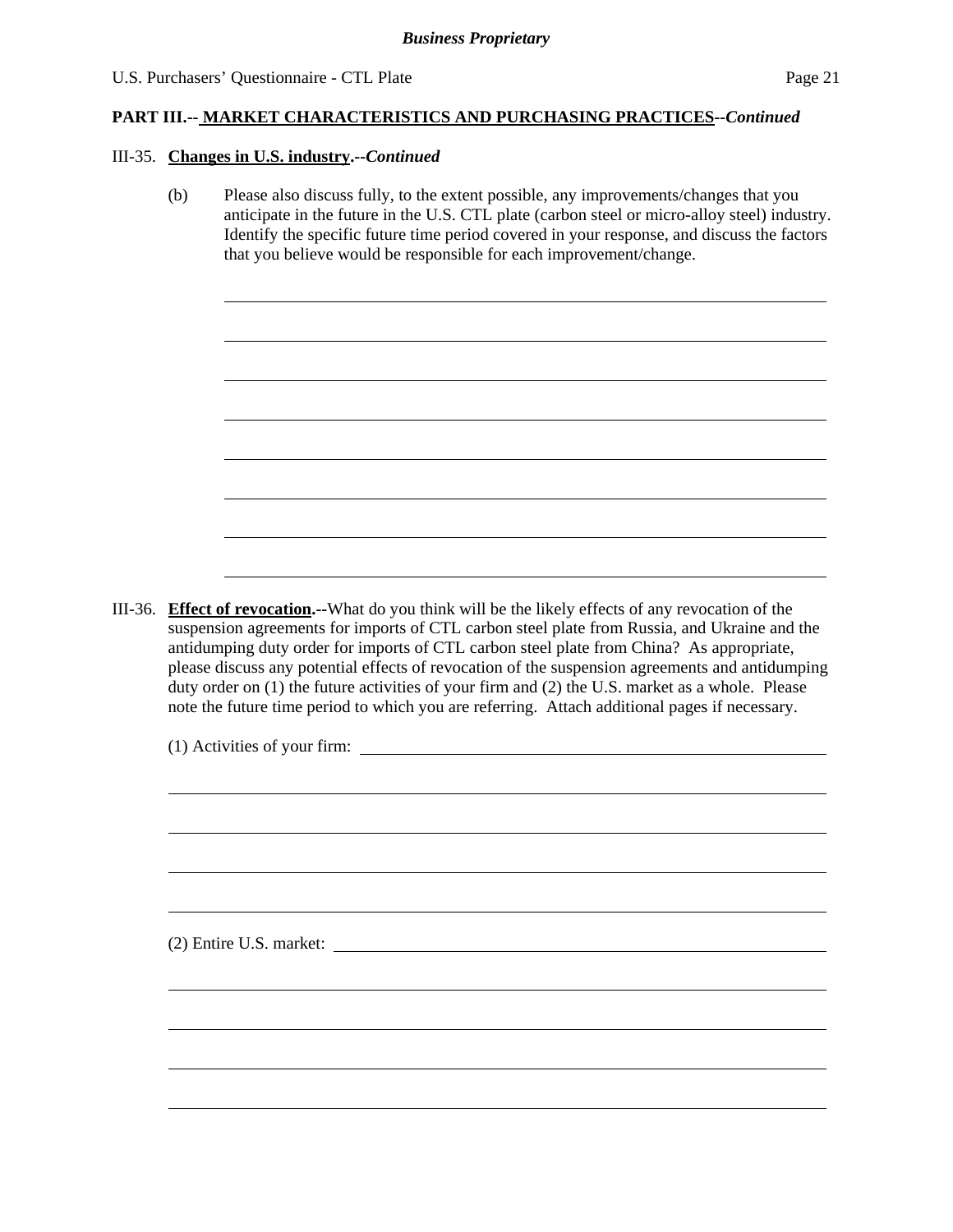U.S. Purchasers' Questionnaire - CTL Plate Page 22

### **PART IV.-- PRODUCT COMPARISIONS**

Further information on this part of the questionnaire can be obtained from Ioana Mic, Economist (202-205-3196, ioana.mic@usitc.gov)

IV-1. **Contact information (Product Comparisons).--**Who should be contacted regarding the requested production comparison information?

Company contact:

Name and title

 $($ Phone number E-mail address

IV-2. **Country knowledge.--**Please indicate the countries of origin for CTL plate (carbon steel or micro-alloy steel) for which your firm has actual marketing/pricing knowledge.

**United States** 

 $\Box$  China

Russia

 $\Box$  Ukraine

Other countries (Please specify )

IV-3. **Interchangeability by country-pair.--**Is CTL plate (carbon steel or micro-alloy steel) produced in the United States and in other countries interchangeable (*i.e.*, can they physically be used in the same applications)? Please indicate below, using "A" to indicate that the products from a specified country-pair are *always* interchangeable, "F" to indicate that the products are *frequently* interchangeable, "S" to indicate that the products are *sometimes* interchangeable, "N" to indicate that the products are *never* interchangeable, and "0" to indicate *no familiarity* with products from a specified country-pair. $<sup>1</sup>$ </sup>

| Country-pair                                                                                                                                                    | China | Russia | Ukraine | Other countries |  |  |  |  |
|-----------------------------------------------------------------------------------------------------------------------------------------------------------------|-------|--------|---------|-----------------|--|--|--|--|
| <b>United States</b>                                                                                                                                            |       |        |         |                 |  |  |  |  |
| China                                                                                                                                                           |       |        |         |                 |  |  |  |  |
| Russia                                                                                                                                                          |       |        |         |                 |  |  |  |  |
| Ukraine                                                                                                                                                         |       |        |         |                 |  |  |  |  |
| For any country-pair producing CTL plate which is sometimes or never interchangeable, please<br>explain the factors that limit or preclude interchangeable use: |       |        |         |                 |  |  |  |  |
|                                                                                                                                                                 |       |        |         |                 |  |  |  |  |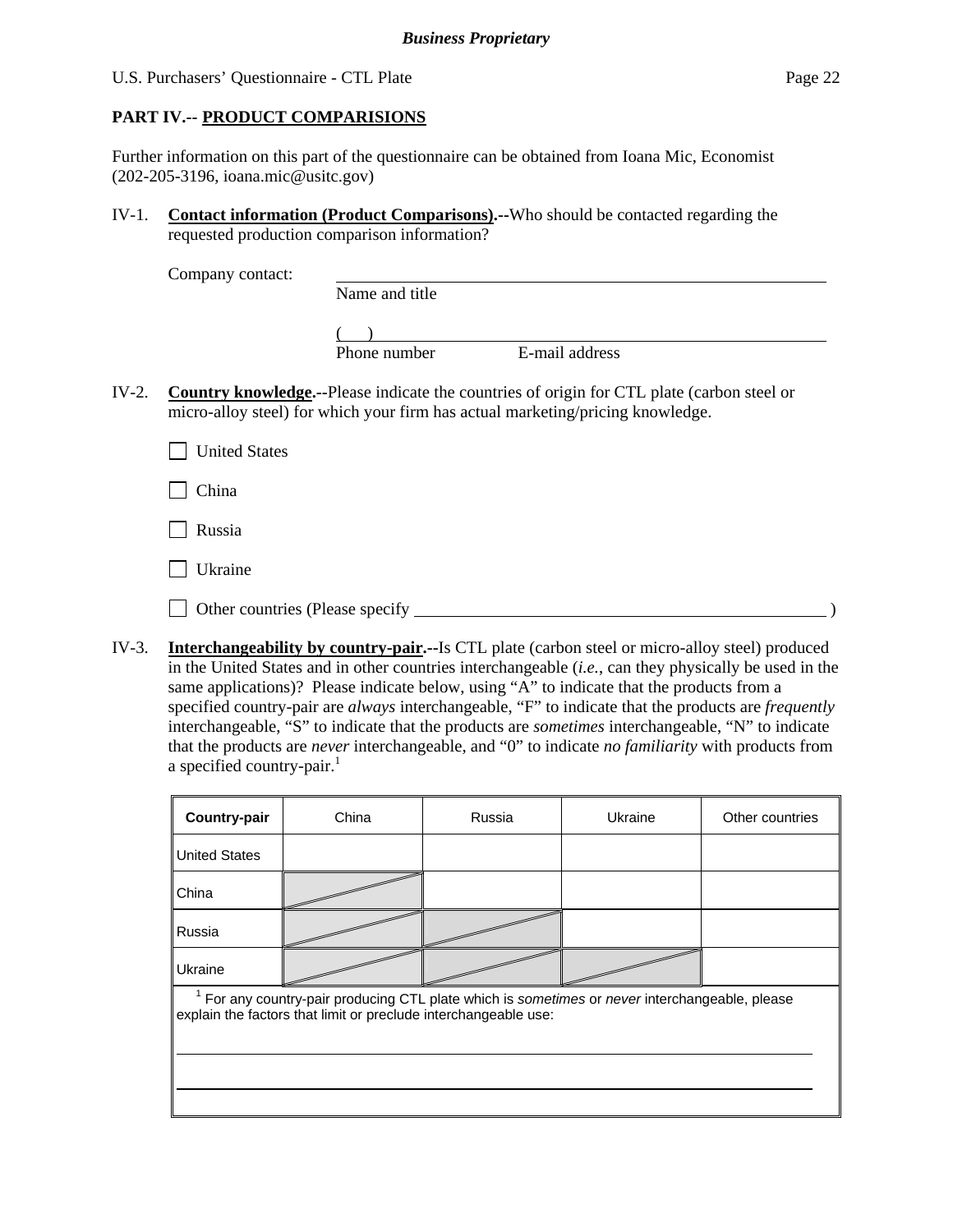# U.S. Purchasers' Questionnaire - CTL Plate Page 23

# **PART IV.-- PRODUCT COMPARISIONS***--Continued*

| $IV-4.$ | <b>Country preferences.</b> --Do you or your customers ever specifically order CTL plate (carbon steel<br>or micro-alloy steel) from one country in particular over other possible sources of supply?                                                                                                                                                                                          |
|---------|------------------------------------------------------------------------------------------------------------------------------------------------------------------------------------------------------------------------------------------------------------------------------------------------------------------------------------------------------------------------------------------------|
|         | $\Box$ No<br>Yes--Please identify all relevant countries (including the United States and<br>both subject and nonsubject foreign countries) from which you or your<br>customers prefer to order, and indicate why CTL plate (carbon steel or<br>micro-alloy steel) from these countries is preferred over product from<br>other countries (please note the specific product in your response). |
|         |                                                                                                                                                                                                                                                                                                                                                                                                |
| $IV-5.$ | <b>Availability of merchandise.</b> --Are certain grades/types/sizes of CTL plate (carbon steel or<br>micro-alloy steel) available from only a single source (domestic or foreign, including both subject<br>and nonsubject countries)?                                                                                                                                                        |
|         | Yes--Please identify the source and the grade/type/size.<br>N <sub>o</sub>                                                                                                                                                                                                                                                                                                                     |
|         |                                                                                                                                                                                                                                                                                                                                                                                                |
|         |                                                                                                                                                                                                                                                                                                                                                                                                |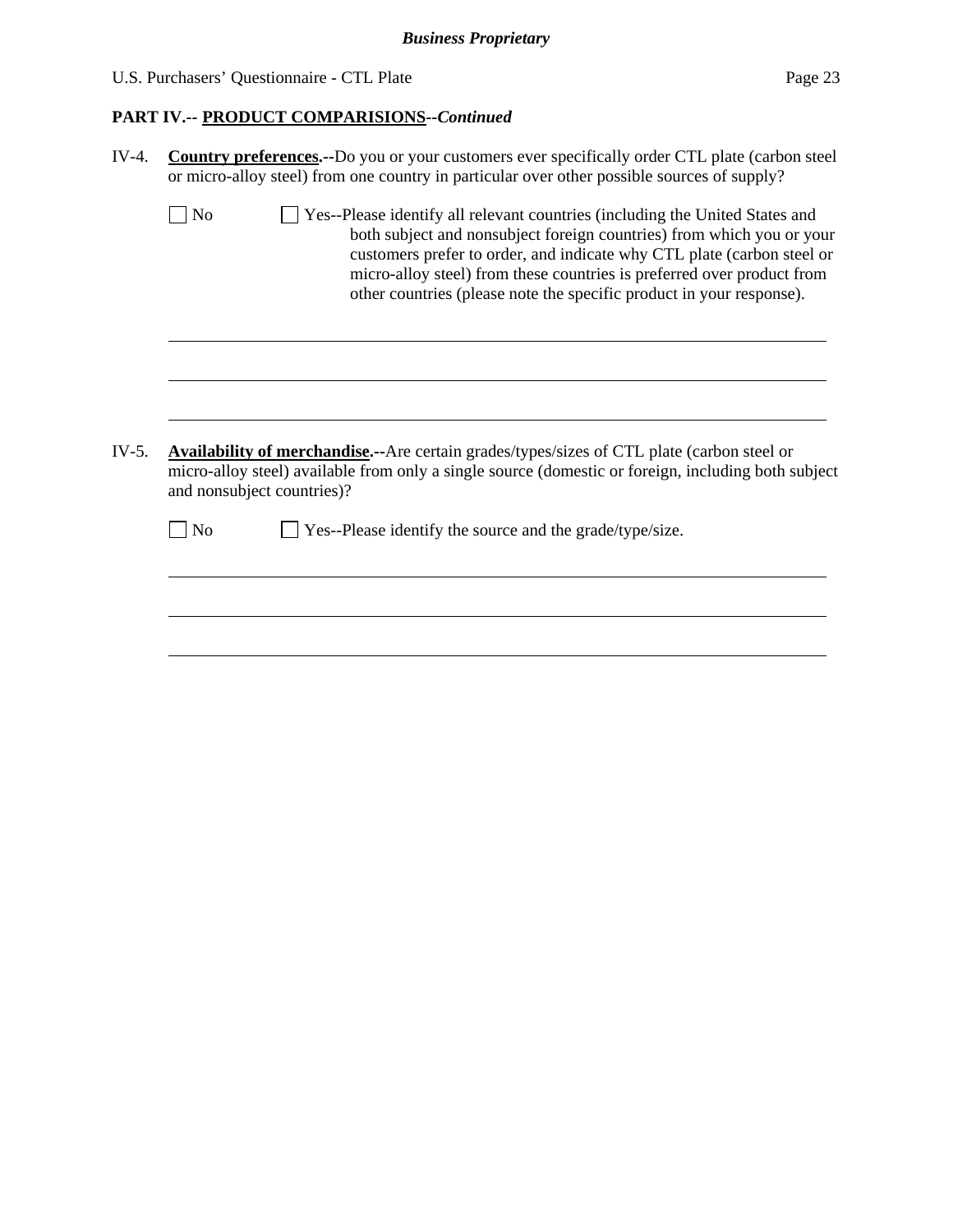### **PART IV.-- PRODUCT COMPARISIONS***--Continued*

IV-6. **Factor country comparisons.--**For the factors listed below, please rate how CTL plate (carbon steel or micro-alloy steel) produced in each country you identified in your response to the first question in Part IV compares with CTL plate (carbon steel or micro-alloy steel) produced in each of the other countries you identified (including the United States and both subject and nonsubject foreign countries).

|                                    | product from<br>China<br>compared to<br>product from<br><b>United States</b> |            | product from<br>China<br>compared to<br>product from<br>Russia |                             |            | product from<br>China<br>compared to<br>product from<br><b>Ukraine</b> |          |            |          |
|------------------------------------|------------------------------------------------------------------------------|------------|----------------------------------------------------------------|-----------------------------|------------|------------------------------------------------------------------------|----------|------------|----------|
| Quality                            | Superior                                                                     | Comparable | Inferior                                                       | Superior                    | Comparable | Inferior                                                               | Superior | Comparable | Inferior |
|                                    |                                                                              |            |                                                                |                             |            |                                                                        |          |            |          |
|                                    |                                                                              |            |                                                                |                             |            |                                                                        |          |            |          |
|                                    |                                                                              |            |                                                                | П                           |            |                                                                        |          |            |          |
|                                    |                                                                              |            |                                                                |                             |            |                                                                        |          |            |          |
|                                    |                                                                              |            |                                                                | $\vert \ \vert$             |            | $\mathsf{L}$                                                           |          |            |          |
|                                    |                                                                              |            |                                                                | $\Box$                      |            |                                                                        |          |            |          |
| Minimum quantity requirements      |                                                                              |            |                                                                | $\Box$                      |            |                                                                        |          |            |          |
|                                    |                                                                              |            |                                                                | $\Box$                      |            |                                                                        |          |            |          |
|                                    |                                                                              |            |                                                                | $\Box$                      |            |                                                                        |          |            |          |
| Quality meets industry standards   |                                                                              |            |                                                                | $\Box$                      |            |                                                                        |          |            |          |
| Quality exceeds industry standards |                                                                              |            |                                                                | $\Box$                      |            |                                                                        |          |            |          |
|                                    |                                                                              |            |                                                                | $\Box$                      |            |                                                                        |          |            |          |
|                                    | $\perp$                                                                      |            | $\mathsf{L}$                                                   | П                           |            | $\Box$                                                                 |          | $\Box$     |          |
| Technical support/service          |                                                                              |            |                                                                | $\mathcal{L}_{\mathcal{A}}$ |            |                                                                        |          |            |          |
| U.S. transportation costs          | $\perp$                                                                      |            |                                                                | $\Box$                      |            | $\Box$                                                                 | $\sim$   |            |          |
| Other (specify):                   |                                                                              |            |                                                                |                             |            |                                                                        |          |            |          |
|                                    |                                                                              |            |                                                                |                             |            |                                                                        |          |            |          |
|                                    |                                                                              |            |                                                                |                             |            |                                                                        |          |            |          |
|                                    |                                                                              |            |                                                                |                             |            |                                                                        |          |            |          |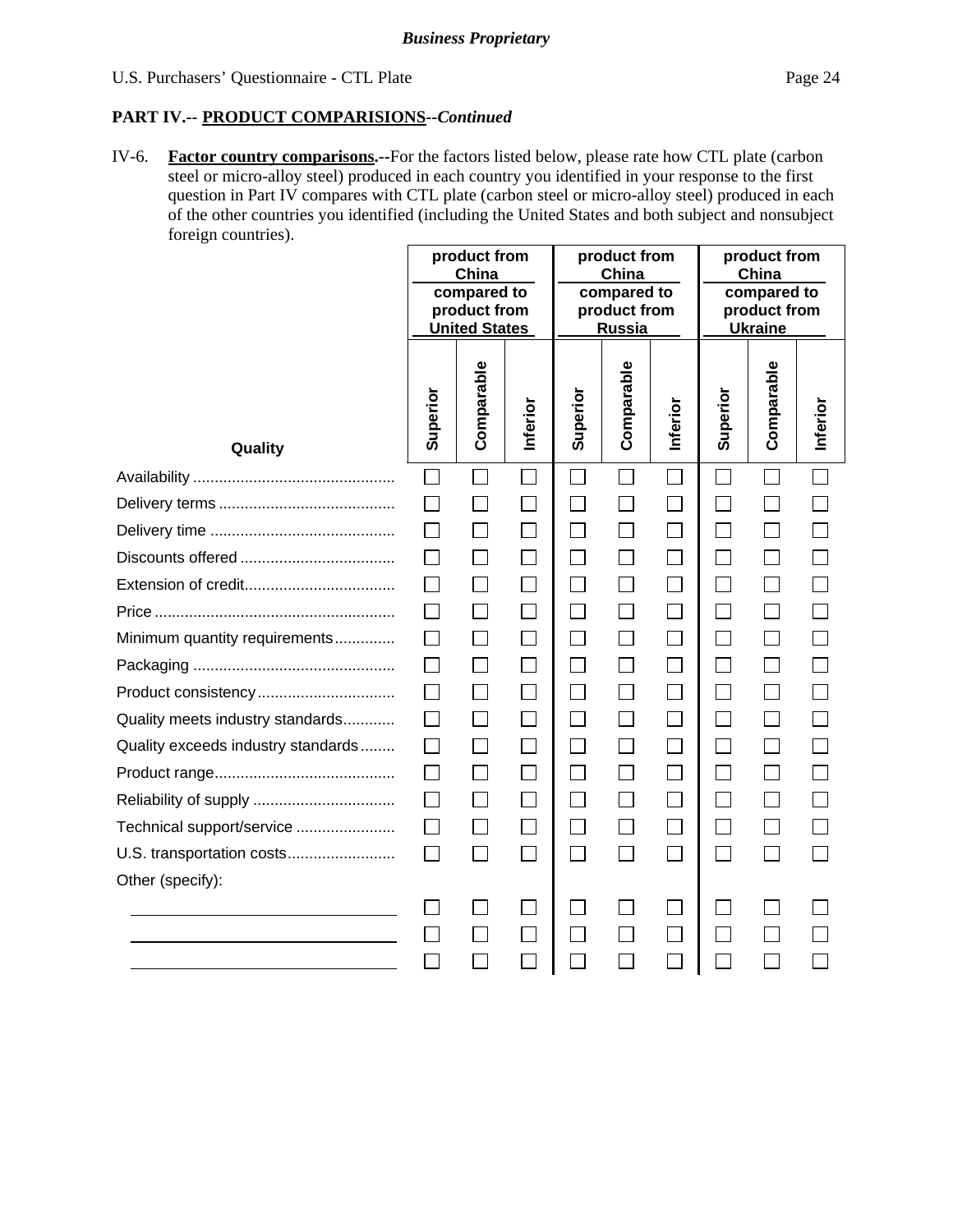# **PART IV.-- PRODUCT COMPARISIONS***--Continued*

# IV-6. *Continued.*

|                                    | product from<br><b>Russia</b><br>compared to<br>product from<br><b>United States</b> |                             | product from<br>Russia<br>compared to<br>product from<br><b>Ukraine</b> |                             |                             | product from<br><b>Ukraine</b><br>compared to<br>product from<br><b>United States</b> |                   |              |          |
|------------------------------------|--------------------------------------------------------------------------------------|-----------------------------|-------------------------------------------------------------------------|-----------------------------|-----------------------------|---------------------------------------------------------------------------------------|-------------------|--------------|----------|
| Quality                            | Superior                                                                             | Comparable                  | Inferior                                                                | Superior                    | Comparable                  | Inferior                                                                              | Superior          | Comparable   | Inferior |
|                                    | $\Box$                                                                               |                             | $\sim$                                                                  | $\sim$                      | $\sim$                      | $\mathbb{R}^n$                                                                        | $\vert \ \ \vert$ |              |          |
|                                    |                                                                                      |                             |                                                                         |                             |                             | $\Box$                                                                                |                   |              |          |
|                                    |                                                                                      |                             |                                                                         |                             |                             | $\Box$                                                                                |                   |              |          |
|                                    |                                                                                      |                             |                                                                         |                             |                             | $\Box$                                                                                |                   |              |          |
|                                    |                                                                                      |                             |                                                                         | $\Box$                      |                             | $\Box$                                                                                | $\mathsf{L}$      |              |          |
|                                    |                                                                                      | $\overline{\phantom{a}}$    |                                                                         | $\overline{\phantom{a}}$    | $\overline{\phantom{0}}$    | $\Box$                                                                                | $\blacksquare$    |              |          |
| Minimum quantity requirements      |                                                                                      | $\mathcal{L}_{\mathcal{A}}$ |                                                                         | $\mathcal{L}_{\mathcal{A}}$ | $\sim$                      | $\Box$                                                                                |                   |              |          |
|                                    | $\perp$                                                                              |                             | $\mathsf{L}$                                                            | $\Box$                      |                             | $\Box$                                                                                | $\mathsf{L}$      | $\mathsf{L}$ |          |
| Product consistency                |                                                                                      |                             |                                                                         | $\sim$                      |                             | $\Box$                                                                                |                   |              |          |
| Quality meets industry standards   |                                                                                      |                             |                                                                         | $\sim$                      |                             | $\Box$                                                                                |                   |              |          |
| Quality exceeds industry standards |                                                                                      |                             |                                                                         | $\Box$                      |                             | $\Box$                                                                                |                   |              |          |
|                                    |                                                                                      | $\Box$                      |                                                                         | П                           |                             | $\Box$                                                                                | $\mathsf{L}$      |              |          |
|                                    | $\Box$                                                                               | $\Box$                      |                                                                         | T.                          |                             | $\Box$                                                                                | $\mathcal{L}$     |              |          |
| Technical support/service          |                                                                                      | $\Box$                      | $\mathcal{L}$                                                           | $\Box$                      | $\mathcal{L}_{\mathcal{A}}$ | $\Box$                                                                                | П                 |              |          |
| U.S. transportation costs          |                                                                                      |                             | $\mathsf{L}$                                                            | $\mathcal{L}$               |                             | $\Box$                                                                                | $\mathbf{L}$      |              |          |
| Other (specify):                   |                                                                                      |                             |                                                                         |                             |                             |                                                                                       |                   |              |          |
|                                    |                                                                                      |                             |                                                                         |                             |                             | $\Box$                                                                                |                   |              |          |
|                                    |                                                                                      |                             |                                                                         |                             |                             | $\Box$                                                                                |                   |              |          |
|                                    |                                                                                      |                             |                                                                         |                             |                             |                                                                                       |                   |              |          |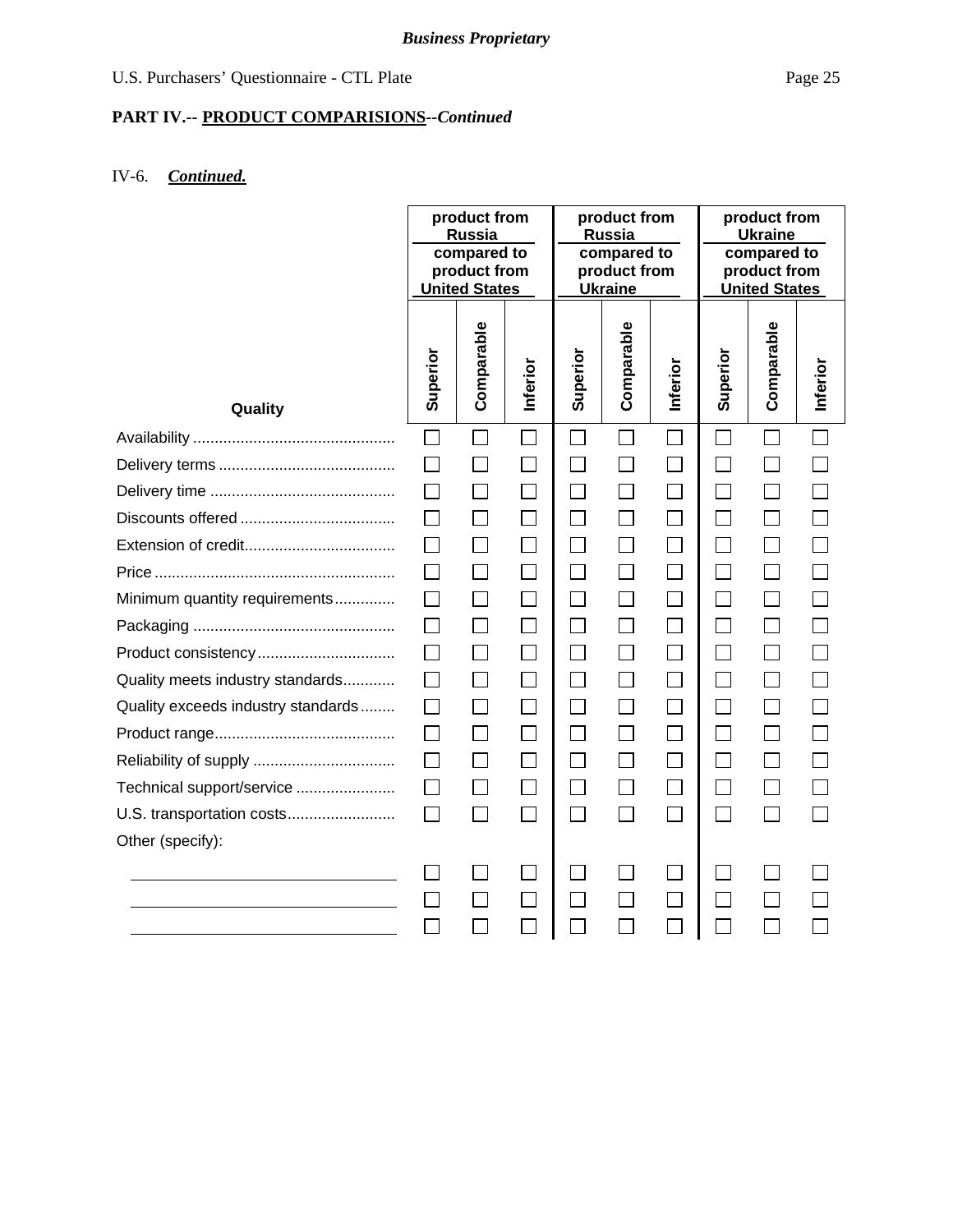# **PART IV.-- PRODUCT COMPARISIONS***--Continued*

# IV-6. *Continued.*

|                                    | product from                |              | product from                |          |                          | product from                |                             |              |          |
|------------------------------------|-----------------------------|--------------|-----------------------------|----------|--------------------------|-----------------------------|-----------------------------|--------------|----------|
|                                    | compared to<br>product from |              | compared to<br>product from |          |                          | compared to<br>product from |                             |              |          |
| Quality                            | Superior                    | Comparable   | Inferior                    | Superior | Comparable               | Inferior                    | Superior                    | Comparable   | Inferior |
|                                    |                             |              |                             |          |                          |                             |                             |              |          |
|                                    |                             |              |                             |          |                          | $\Box$                      | $\mathsf{L}$                |              |          |
|                                    |                             |              |                             | $\sim$   |                          | $\Box$                      | $\mathcal{L}$               |              |          |
|                                    |                             | $\mathsf{L}$ |                             | $\sim$   |                          | $\Box$                      |                             |              |          |
|                                    |                             | $\mathsf{L}$ |                             | $\Box$   |                          | $\Box$                      | <b>Contract</b>             | $\mathsf{L}$ |          |
|                                    |                             |              |                             |          |                          |                             |                             |              |          |
| Minimum quantity requirements      |                             |              |                             |          |                          | $\Box$                      |                             |              |          |
|                                    |                             | $\Box$       | $\Box$                      | $\Box$   |                          | $\Box$                      | $\mathcal{L}_{\mathcal{A}}$ | $\Box$       |          |
|                                    |                             | $\Box$       |                             | $\Box$   |                          | $\Box$                      | $\Box$                      |              |          |
| Quality meets industry standards   |                             | П            |                             | $\Box$   |                          | $\Box$                      | <b>Contract</b>             | $\mathsf{L}$ |          |
| Quality exceeds industry standards |                             | $\mathbf{I}$ |                             |          |                          | $\Box$                      |                             |              |          |
|                                    |                             | $\Box$       |                             |          |                          | $\Box$                      | $\sim$                      |              |          |
|                                    |                             |              |                             |          |                          | $\Box$                      |                             |              |          |
| Technical support/service          |                             | $\Box$       |                             |          |                          |                             | $\mathcal{L}$               |              |          |
| U.S. transportation costs          |                             | П            | $\mathbf{L}$                | $\Box$   | $\overline{\phantom{0}}$ | $\Box$                      | П                           |              |          |
| Other (specify):                   |                             |              |                             |          |                          |                             |                             |              |          |
|                                    |                             |              |                             |          |                          | $\mathbb{R}^2$              |                             |              |          |
|                                    |                             |              |                             |          |                          | $\mathcal{L}_{\mathcal{A}}$ |                             |              |          |
|                                    |                             |              |                             |          |                          |                             |                             |              |          |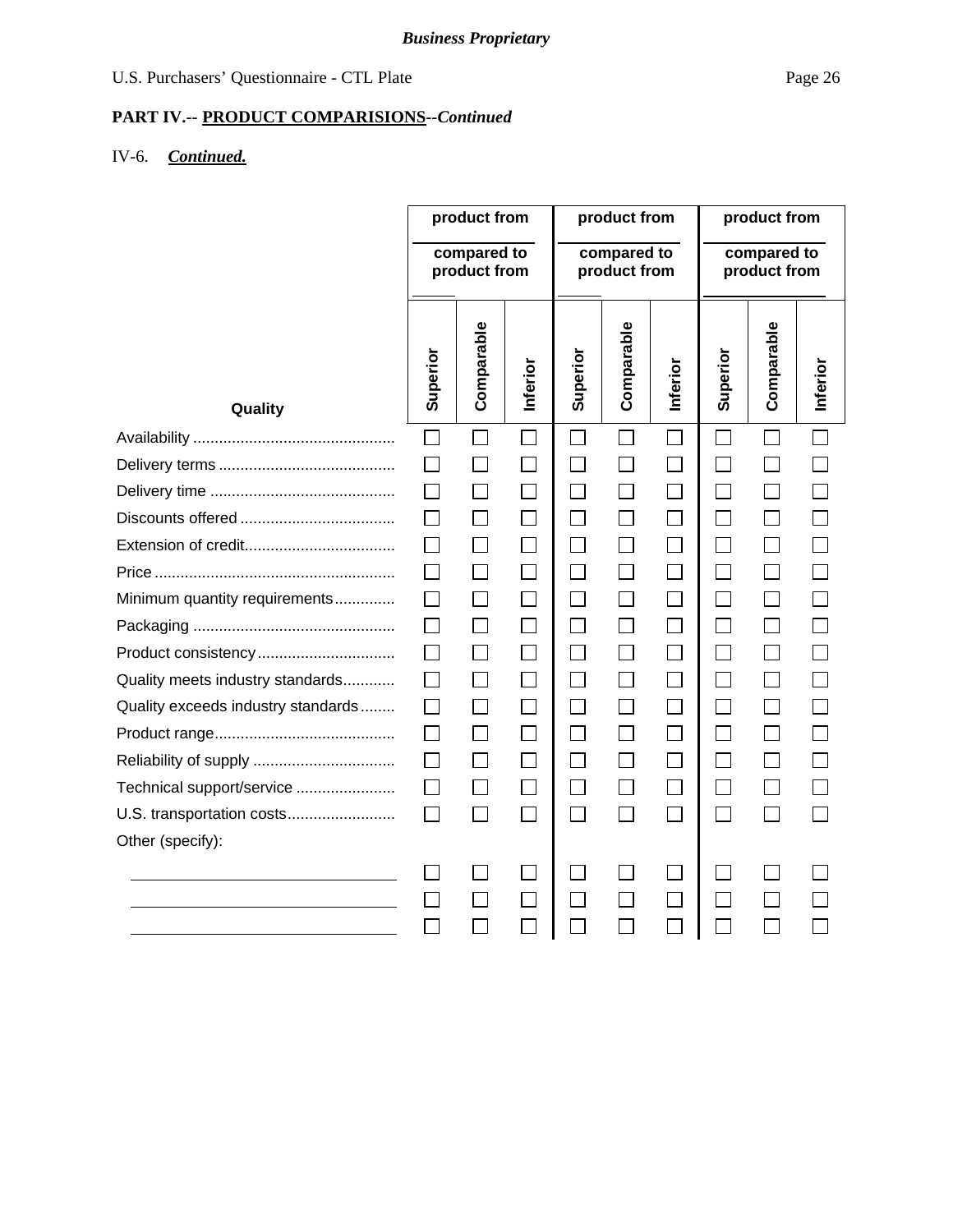**Rarely or** 

### **PART IV.-- PRODUCT COMPARISIONS***--Continued*

#### IV-7. **Minimum quality.--**

(a) How often does domestically produced CTL plate (carbon steel or micro-alloy steel) meet minimum quality specifications for your uses or your customers' uses?

| Always | $\exists$ Usually | Sometimes |
|--------|-------------------|-----------|
|        |                   |           |

- $\Box$  Rarely or never
- (b) How often does imported subject CTL carbon steel plate meet minimum quality specifications for your uses or your customers' uses?

| <b>Source</b>  | <b>Always</b> | <b>Usually</b> | <b>Sometimes</b> | <b>Rarely or</b><br>never |
|----------------|---------------|----------------|------------------|---------------------------|
| China          |               |                |                  |                           |
| Russia         |               |                |                  |                           |
| <b>Ukraine</b> |               |                |                  |                           |

(c) How often does imported nonsubject CTL carbon steel plate (*i.e.*, CTL carbon steel plate from countries other than China, Russia, and Ukraine) meet minimum quality specifications for your uses or your customers' uses?

|                 | <b>Source</b> | <b>Always</b> | <b>Usually</b> | <b>Sometimes</b> | <b>Rarely Of</b><br>never |
|-----------------|---------------|---------------|----------------|------------------|---------------------------|
| Canada          |               |               |                |                  |                           |
| <b>Thailand</b> |               |               |                |                  |                           |
|                 |               |               |                |                  |                           |
|                 |               |               |                |                  |                           |
|                 |               |               |                |                  |                           |

#### IV-8. **Change in price.--**

(a) Since 2003, has there been a change in the price of CTL plate (carbon steel or microalloy)? If so, has the price of U.S.-produced CTL steel plate changed more or less than the price of imported CTL carbon steel plate from China?

No change in price Prices have changed by the same amount Price of U.S.-produced CTL steel plate has changed relative to the price of CTL carbon steel plate from China